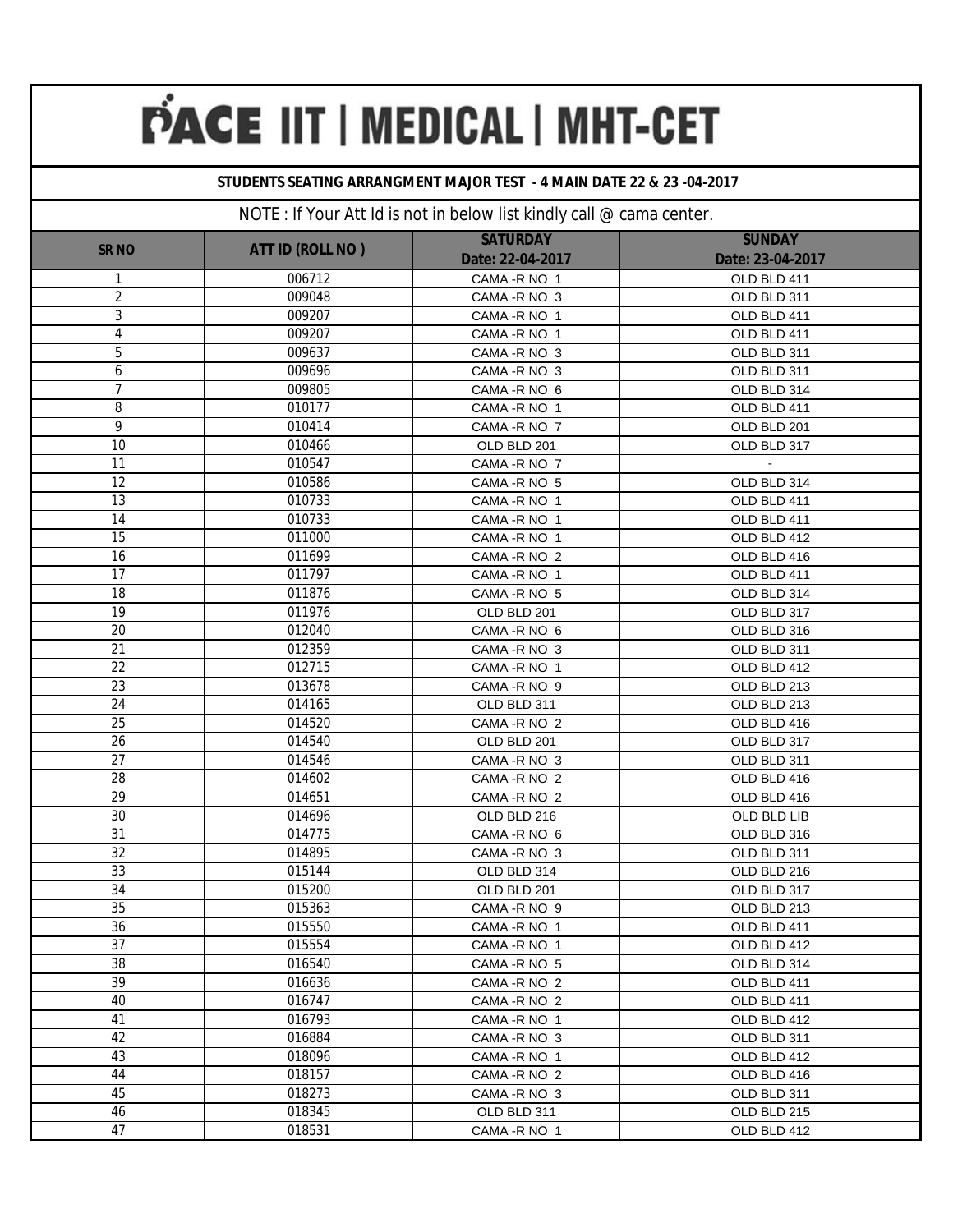#### **STUDENTS SEATING ARRANGMENT MAJOR TEST - 4 MAIN DATE 22 & 23 -04-2017**

| <b>SRNO</b> | ATT ID (ROLL NO) | <b>SATURDAY</b><br>Date: 22-04-2017 | <b>SUNDAY</b><br>Date: 23-04-2017 |
|-------------|------------------|-------------------------------------|-----------------------------------|
| 48          | 018531           | CAMA - R NO 1                       | OLD BLD 412                       |
| 49          | 018622           | CAMA - R NO 2                       | OLD BLD 416                       |
| 50          | 018795           | CAMA - R NO 1                       | OLD BLD 412                       |
| 51          | 019069           | CAMA - R NO 3                       | OLD BLD 416                       |
| 52          | 019073           | CAMA - R NO 5                       | OLD BLD 314                       |
| 53          | 019417           | CAMA - R NO 3                       | OLD BLD 311                       |
| 54          | 019471           | CAMA - R NO 6                       | OLD BLD 316                       |
| 55          | 019656           | CAMA - R NO 3                       | OLD BLD 311                       |
| 56          | 019666           | CAMA - R NO 2                       | OLD BLD 416                       |
| 57          | 019670           | CAMA - R NO 1                       | OLD BLD 411                       |
| 58          | 019670           | CAMA - R NO 1                       | OLD BLD 411                       |
| 59          | 019758           | CAMA - R NO 2                       | OLD BLD 411                       |
| 60          | 020023           | OLD BLD 311                         | OLD BLD 215                       |
| 61          | 020074           | CAMA-R NO 1                         | OLD BLD 412                       |
| 62          | 020161           | CAMA - R NO 1                       | OLD BLD 411                       |
| 63          | 020747           | CAMA - R NO 5                       | OLD BLD 314                       |
| 64          | 020895           | CAMA - R NO 1                       | OLD BLD 411                       |
| 65          | 021139           | CAMA - R NO 5                       | OLD BLD 314                       |
| 66          | 021199           | CAMA -R NO 9                        | OLD BLD 213                       |
| 67          | 021384           | CAMA -R NO 9                        | OLD BLD 213                       |
| 68          | 021448           | CAMA - R NO 3                       | OLD BLD 416                       |
| 69          | 021676           | CAMA - R NO 1                       | OLD BLD 412                       |
| 70          | 021753           | CAMA - R NO 3                       | OLD BLD 416                       |
| 71          | 021938           | CAMA - R NO 6                       | OLD BLD 314                       |
| 72          | 022503           | CAMA - R NO 5                       | OLD BLD 314                       |
| 73          | 022529           | CAMA - R NO 3                       | OLD BLD 311                       |
| 74          | 022699           | OLD BLD 316                         | OLD BLD 216                       |
| 75          | 022829           | CAMA - R NO 8                       | OLD BLD 211                       |
| 76          | 023097           | CAMA - R NO 5                       | OLD BLD 314                       |
| 77          | 023240           | CAMA - R NO 3                       | OLD BLD 416                       |
| 78          | 023905           | CAMA - R NO 1                       | OLD BLD 411                       |
| 79          | 024838           | OLD BLD 316                         | OLD BLD 601                       |
| 80          | 024870           | CAMA - R NO 3                       | OLD BLD 311                       |
| 81          | 026817           | OLD BLD 316                         | OLD BLD 601                       |
| 82          | 026929           | CAMA - R NO 2                       | OLD BLD 411                       |
| 83          | 026973           | CAMA -R NO 6                        | OLD BLD 314                       |
| 84          | 027946           | CAMA - R NO 1                       | OLD BLD 411                       |
| 85          | 027946           | CAMA - R NO 1                       | OLD BLD 411                       |
| 86          | 028649           | CAMA - R NO 7                       | OLD BLD 316                       |
| 87          | 028679           | CAMA - R NO 7                       | OLD BLD 201                       |
| 88          | 028717           | CAMA - R NO 9                       | OLD BLD 211                       |
| 89          | 028717           | CAMA - R NO 9                       | OLD BLD 211                       |
| 90          | 028846           | OLD BLD 316                         | OLD BLD 216                       |
| 91          | 028932           | CAMA - R NO 5                       | OLD BLD 314                       |
| 92          | 029319           | CAMA - R NO 3                       | OLD BLD 311                       |
| 93          | 029319           | CAMA - R NO 3                       | OLD BLD 311                       |
| 94          | 029348           | OLD BLD 311                         | OLD BLD 213                       |
|             |                  |                                     |                                   |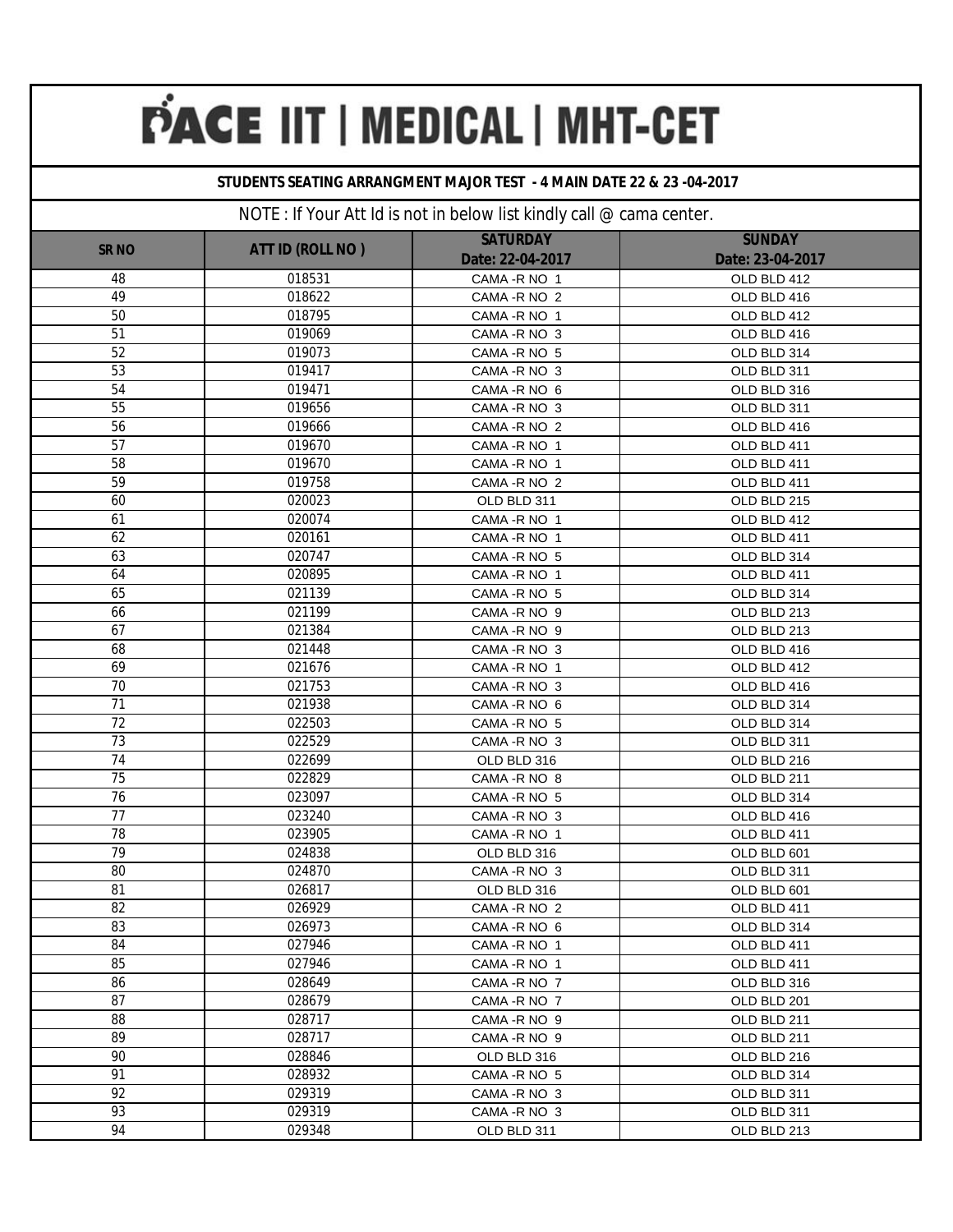### **STUDENTS SEATING ARRANGMENT MAJOR TEST - 4 MAIN DATE 22 & 23 -04-2017**

|             |                  | <b>SATURDAY</b>  | <b>SUNDAY</b>    |
|-------------|------------------|------------------|------------------|
| <b>SRNO</b> | ATT ID (ROLL NO) | Date: 22-04-2017 | Date: 23-04-2017 |
| 95          | 029462           | OLD BLD 314      | OLD BLD 216      |
| 96          | 029717           | CAMA - R NO 2    | OLD BLD 416      |
| 97          | 029717           | CAMA - R NO 2    | OLD BLD 416      |
| 98          | 029910           | OLD BLD 311      | OLD BLD 213      |
| 99          | 031184           | CAMA - R NO 5    | OLD BLD 311      |
| 100         | 031998           | CAMA - R NO 7    | OLD BLD 201      |
| 101         | 032063           | CAMA - R NO 5    | OLD BLD 311      |
| 102         | 032155           | OLD BLD 314      | OLD BLD 216      |
| 103         | 033014           | CAMA - R NO 3    | OLD BLD 311      |
| 104         | 033014           | CAMA - R NO 3    | OLD BLD 311      |
| 105         | 033203           | CAMA - R NO 2    | OLD BLD 411      |
| 106         | 033203           | CAMA - R NO 2    | OLD BLD 411      |
| 107         | 035175           | OLD BLD 216      | OLD BLD LIB      |
| 108         | 036419           | CAMA - R NO 1    | OLD BLD 411      |
| 109         | 036420           | CAMA - R NO 5    | OLD BLD 311      |
| 110         | 036422           | CAMA - R NO 5    | OLD BLD 314      |
| 111         | 036433           | CAMA - R NO 9    | OLD BLD 211      |
| 112         | 036437           | OLD BLD 316      | OLD BLD 601      |
| 113         | 036445           | CAMA - R NO 1    | OLD BLD 411      |
| 114         | 036452           | CAMA - R NO 6    | OLD BLD 316      |
| 115         | 036455           | CAMA - R NO 2    | OLD BLD 416      |
| 116         | 036456           | CAMA - R NO 2    | OLD BLD 416      |
| 117         | 036457           | CAMA - R NO 1    | OLD BLD 412      |
| 118         | 036458           | CAMA - R NO 5    | OLD BLD 314      |
| 119         | 036462           | CAMA - R NO 7    | OLD BLD 201      |
| 120         | 036485           | OLD BLD 314      |                  |
| 121         | 036489           | CAMA - R NO 2    | OLD BLD 416      |
| 122         | 036494           | CAMA - R NO 1    | OLD BLD 412      |
| 123         | 036509           | CAMA - R NO 1    | OLD BLD 411      |
| 124         | 036519           | CAMA - R NO 7    | OLD BLD 316      |
| 125         | 036522           | OLD BLD 314      | OLD BLD 216      |
| 126         | 036526           | CAMA - R NO 2    | OLD BLD 416      |
| 127         | 036533           | CAMA - R NO 8    | OLD BLD 201      |
| 128         | 036535           | OLD BLD 211      | $\sim$           |
| 129         | 036548           | CAMA - R NO 9    | OLD BLD 213      |
| 130         | 036552           | CAMA - R NO 3    | OLD BLD 311      |
| 131         | 036554           | CAMA - R NO 3    | OLD BLD 416      |
| 132         | 036558           | CAMA - R NO 9    | OLD BLD 213      |
| 133         | 036560           | OLD BLD 311      | OLD BLD 213      |
| 134         | 036562           | CAMA - R NO 7    | OLD BLD 201      |
| 135         | 036564           | CAMA - R NO 7    | OLD BLD 201      |
| 136         | 036576           | CAMA - R NO 6    | OLD BLD 314      |
| 137         | 036584           | CAMA - RNO 1     | OLD BLD 412      |
| 138         | 036593           | CAMA - R NO 8    | OLD BLD 201      |
| 139         | 036611           | OLD BLD 314      | OLD BLD 215      |
| 140         | 036617           | CAMA - R NO 6    | OLD BLD 316      |
| 141         | 036619           | CAMA - R NO 3    | OLD BLD 311      |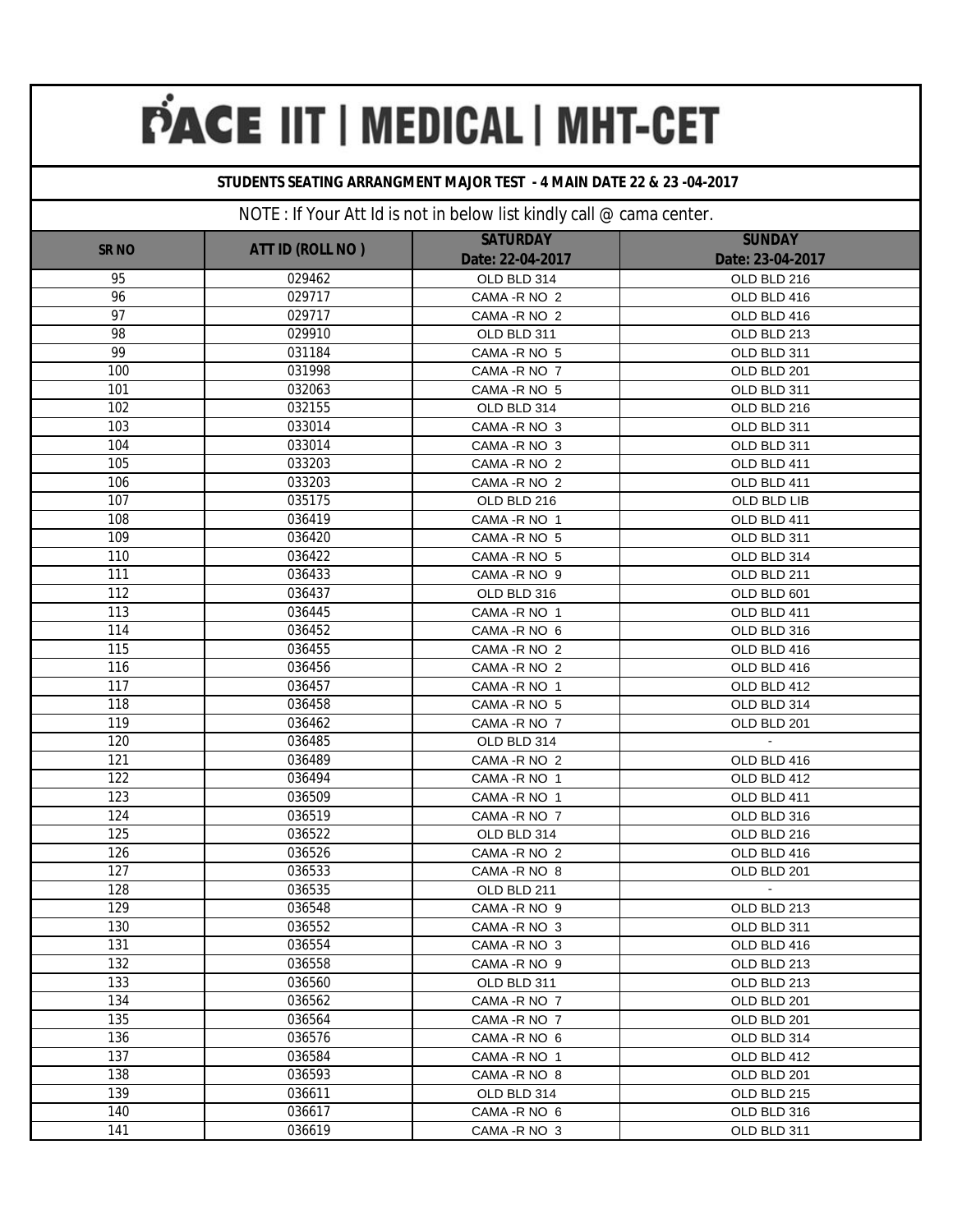### **STUDENTS SEATING ARRANGMENT MAJOR TEST - 4 MAIN DATE 22 & 23 -04-2017**

|              |                  | <b>SATURDAY</b>  | <b>SUNDAY</b>    |
|--------------|------------------|------------------|------------------|
| <b>SR NO</b> | ATT ID (ROLL NO) | Date: 22-04-2017 | Date: 23-04-2017 |
| 142          | 036620           | CAMA - R NO 8    | OLD BLD 211      |
| 143          | 036625           | OLD BLD 314      | OLD BLD 216      |
| 144          | 036629           | OLD BLD 201      | OLD BLD 317      |
| 145          | 036635           | CAMA - R NO 7    | OLD BLD 316      |
| 146          | 036641           | CAMA - R NO 1    | OLD BLD 412      |
| 147          | 036642           | CAMA - R NO 3    | OLD BLD 416      |
| 148          | 036654           | CAMA - R NO 8    | OLD BLD 211      |
| 149          | 036663           | CAMA - R NO 1    | OLD BLD 411      |
| 150          | 036664           | CAMA - R NO 1    | OLD BLD 412      |
| 151          | 036668           | CAMA - R NO 3    | OLD BLD 311      |
| 152          | 036669           | OLD BLD 316      | OLD BLD 216      |
| 153          | 036681           | OLD BLD 211      |                  |
| 154          | 036690           | CAMA - R NO 2    | OLD BLD 411      |
| 155          | 036717           | CAMA - R NO 1    | OLD BLD 411      |
| 156          | 036718           | CAMA - R NO 1    | OLD BLD 411      |
| 157          | 036732           | CAMA - R NO 5    | OLD BLD 311      |
| 158          | 036766           | OLD BLD 314      | OLD BLD 216      |
| 159          | 036846           | CAMA - R NO 6    | OLD BLD 314      |
| 160          | 036849           | OLD BLD 311      | OLD BLD 213      |
| 161          | 036854           | OLD BLD 314      | OLD BLD 216      |
| 162          | 036856           | OLD BLD 311      | OLD BLD 213      |
| 163          | 036857           | CAMA - R NO 5    | OLD BLD 314      |
| 164          | 036862           | CAMA -R NO 9     | OLD BLD 213      |
| 165          | 036865           | CAMA - R NO 7    | OLD BLD 201      |
| 166          | 036881           | CAMA - R NO 7    | OLD BLD 201      |
| 167          | 036894           | OLD BLD 314      | OLD BLD 216      |
| 168          | 036902           | CAMA - R NO 1    | OLD BLD 411      |
| 169          | 036910           | OLD BLD 216      | OLD BLD LIB      |
| 170          | 036911           | OLD BLD 201      | $\sim$           |
| 171          | 036918           | OLD BLD 216      | $\omega$         |
| 172          | 036925           | CAMA - R NO 6    | OLD BLD 316      |
| 173          | 036928           | OLD BLD 314      | OLD BLD 216      |
| 174          | 036929           | CAMA - R NO 1    | OLD BLD 411      |
| 175          | 036931           | OLD BLD 216      | OLD BLD LIB      |
| 176          | 036933           | CAMA - R NO 2    | OLD BLD 416      |
| 177          | 036938           | CAMA - R NO 5    | OLD BLD 314      |
| 178          | 036939           | CAMA - R NO 8    | OLD BLD 201      |
| 179          | 036941           | OLD BLD 311      | OLD BLD 213      |
| 180          | 036943           | OLD BLD 216      | OLD BLD LIB      |
| 181          | 036954           | CAMA - R NO 5    | OLD BLD 314      |
| 182          | 036963           | OLD BLD 316      | OLD BLD 601      |
| 183          | 036966           | CAMA - R NO 6    | OLD BLD 314      |
| 184          | 036977           | CAMA - R NO 6    | OLD BLD 316      |
| 185          | 036978           | CAMA - R NO 7    | OLD BLD 201      |
| 186          | 036981           | OLD BLD 216      | OLD BLD LIB      |
| 187          | 036982           | CAMA - R NO 3    | OLD BLD 311      |
| 188          | 036986           | CAMA - R NO 9    | OLD BLD 213      |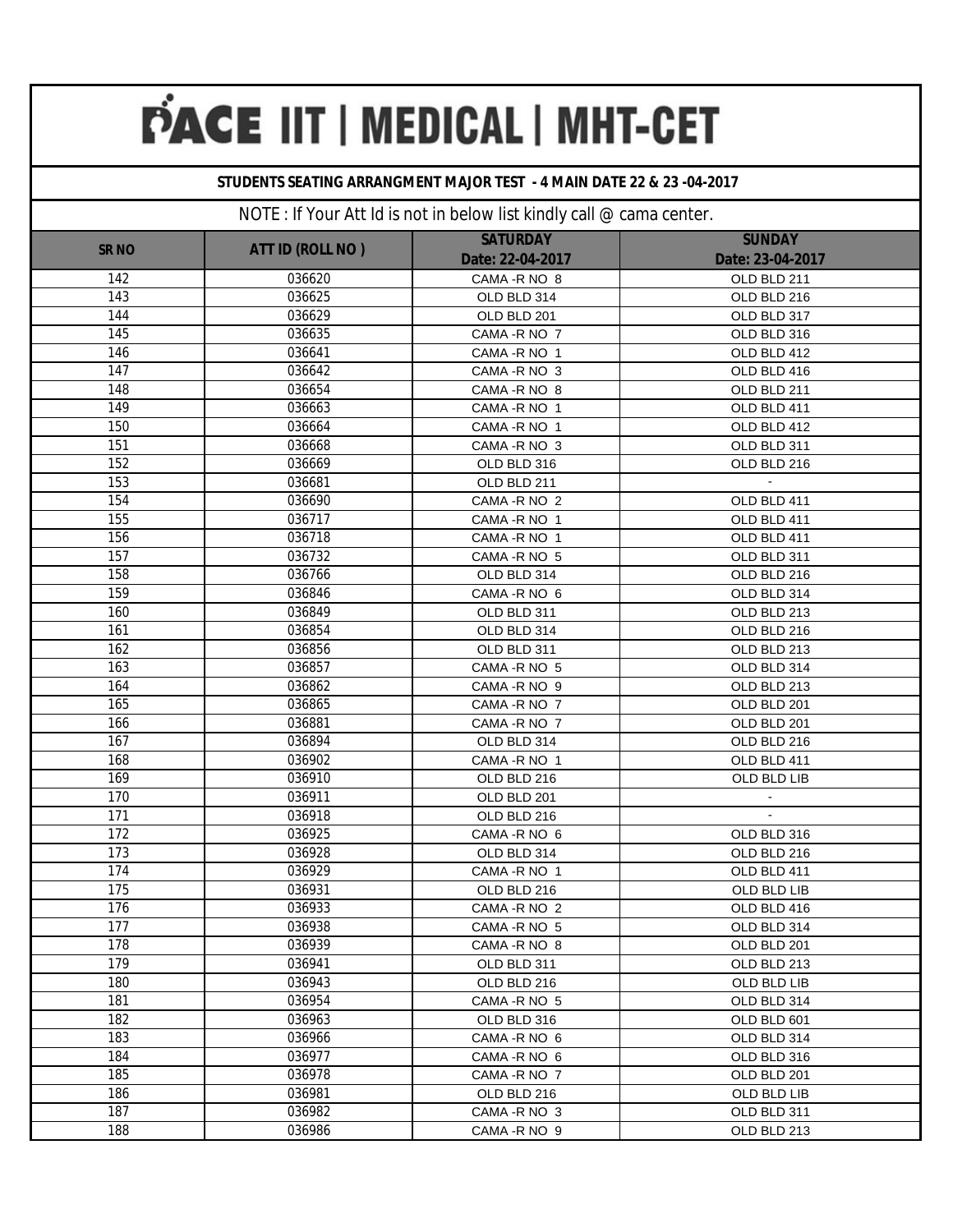#### **STUDENTS SEATING ARRANGMENT MAJOR TEST - 4 MAIN DATE 22 & 23 -04-2017**

|                  |                  | <b>SATURDAY</b>  | <b>SUNDAY</b>         |
|------------------|------------------|------------------|-----------------------|
| <b>SR NO</b>     | ATT ID (ROLL NO) | Date: 22-04-2017 | Date: 23-04-2017      |
| 189              | 036995           | CAMA - R NO 5    | OLD BLD 314           |
| 190              | 037000           | CAMA - R NO 7    | OLD BLD 316           |
| 191              | 037006           | CAMA - R NO 6    | OLD BLD 316           |
| 192              | 037016           | CAMA - R NO 7    | OLD BLD 201           |
| 193              | 037019           | OLD BLD 314      | OLD BLD 216           |
| 194              | 037028           | CAMA - R NO 3    | OLD BLD 311           |
| 195              | 037029           | OLD BLD 314      | OLD BLD 216           |
| 196              | 037035           | CAMA-R NO 9      | OLD BLD 213           |
| 197              | 037045           | CAMA - R NO 5    | OLD BLD 311           |
| 198              | 037050           | OLD BLD 311      | OLD BLD 215           |
| 199              | 037052           | CAMA - R NO 8    | OLD BLD 211           |
| 200              | 037054           | CAMA - R NO 7    | OLD BLD 201           |
| 201              | 037058           | CAMA - R NO 5    | OLD BLD 314           |
| 202              | 037066           | CAMA - R NO 7    | OLD BLD 316           |
| 203              | 037080           | CAMA - R NO 3    | OLD BLD 311           |
| 204              | 037081           | CAMA - R NO 5    | OLD BLD 314           |
| 205              | 037084           | OLD BLD 211      | OLD BLD 601           |
| 206              | 037087           | OLD BLD 311      | OLD BLD 213           |
| 207              | 037091           | CAMA - R NO 5    | OLD BLD 311           |
| 208              | 037093           | CAMA - R NO 7    | OLD BLD 201           |
| 209              | 037097           | CAMA - R NO 7    | OLD BLD 201           |
| 210              | 037100           | CAMA - R NO 6    | OLD BLD 316           |
| 211              | 037103           | CAMA - R NO 5    | OLD BLD 314           |
| 212              | 037111           | CAMA - R NO 7    | OLD BLD 201           |
| 213              | 037113           | CAMA - R NO 5    | OLD BLD 314           |
| 214              | 037115           | OLD BLD 316      | $\mathbf{a}^{\prime}$ |
| 215              | 037121           | CAMA - R NO 1    | OLD BLD 411           |
| 216              | 037123           | OLD BLD 211      | OLD BLD 601           |
| $\overline{217}$ | 037129           | CAMA - R NO 5    | OLD BLD 314           |
| 218              | 037135           | OLD BLD 311      | OLD BLD 213           |
| 219              | 037139           | CAMA - R NO 8    | OLD BLD 211           |
| 220              | 037144           | OLD BLD 314      | OLD BLD 215           |
| 221              | 037149           | CAMA - R NO 8    | $\blacksquare$        |
| 222              | 037156           | CAMA - R NO 1    | OLD BLD 412           |
| 223              | 037158           | CAMA - R NO 8    | OLD BLD 211           |
| 224              | 037159           | OLD BLD 316      | OLD BLD 601           |
| 225              | 037161           | OLD BLD 316      | OLD BLD 601           |
| 226              | 037163           | OLD BLD 211      | OLD BLD 601           |
| 227              | 037172           | CAMA - R NO 3    | OLD BLD 416           |
| 228              | 037175           | CAMA - R NO 3    | OLD BLD 311           |
| 229              | 037176           | OLD BLD 316      | OLD BLD 601           |
| 230              | 037182           | CAMA - R NO 3    | OLD BLD 416           |
| 231              | 037185           | CAMA - R NO 1    | OLD BLD 412           |
| 232              | 037187           | OLD BLD 311      | OLD BLD 213           |
| 233              | 037199           | CAMA - R NO 5    | OLD BLD 314           |
| 234              | 037200           | CAMA - R NO 9    | OLD BLD 213           |
| 235              | 037206           | CAMA - R NO 5    | OLD BLD 314           |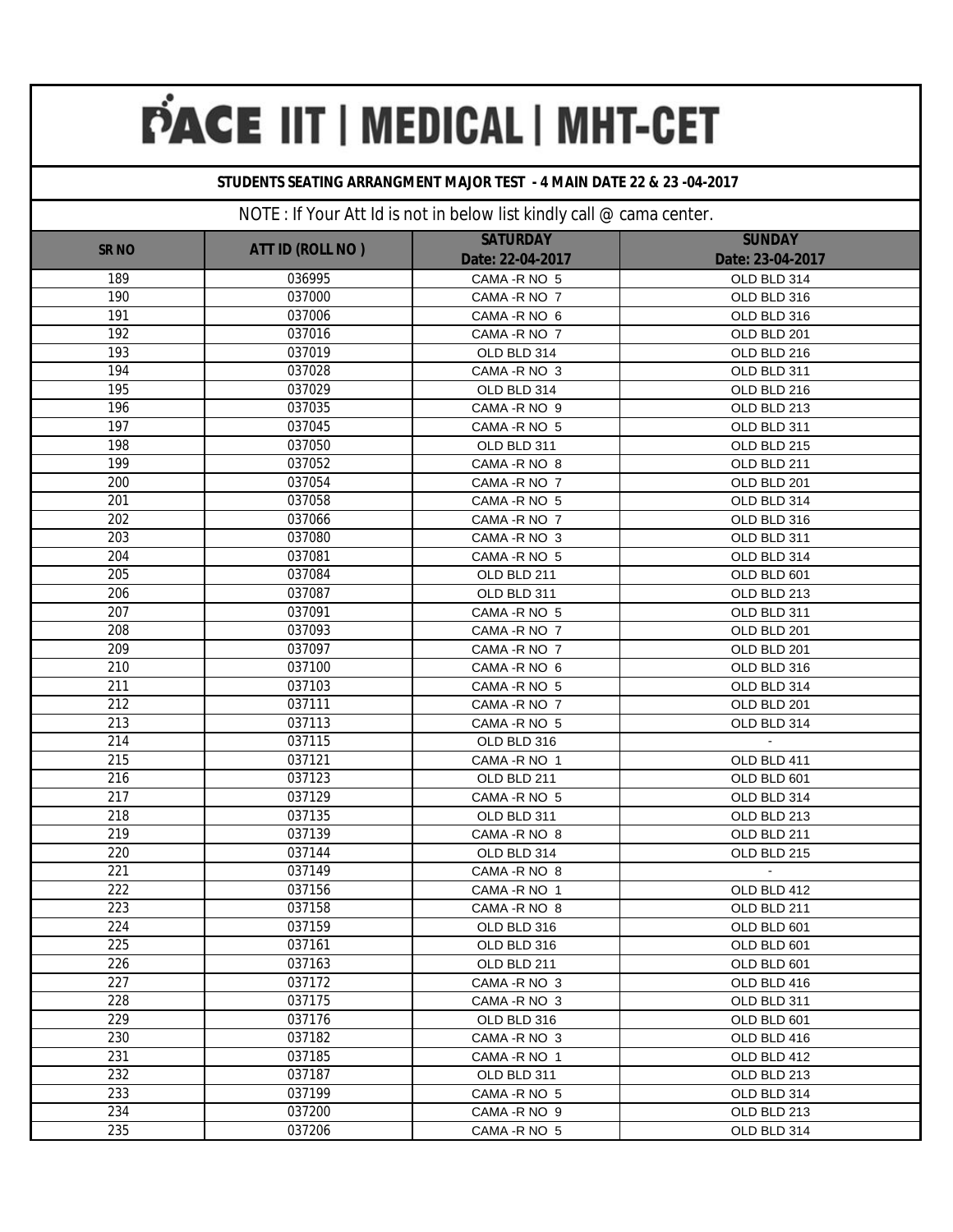### **STUDENTS SEATING ARRANGMENT MAJOR TEST - 4 MAIN DATE 22 & 23 -04-2017**

|              |                  | <b>SATURDAY</b>  | <b>SUNDAY</b>    |
|--------------|------------------|------------------|------------------|
| <b>SR NO</b> | ATT ID (ROLL NO) | Date: 22-04-2017 | Date: 23-04-2017 |
| 236          | 037212           | CAMA - R NO 2    | OLD BLD 416      |
| 237          | 037217           | CAMA - R NO 8    | OLD BLD 211      |
| 238          | 037218           | OLD BLD 314      |                  |
| 239          | 037219           | OLD BLD 316      | OLD BLD 216      |
| 240          | 037222           | OLD BLD 216      | OLD BLD LIB      |
| 241          | 037230           | CAMA - R NO 7    | OLD BLD 201      |
| 242          | 037231           | CAMA - R NO 6    | OLD BLD 314      |
| 243          | 037233           | CAMA - R NO 2    | OLD BLD 411      |
| 244          | 037234           | OLD BLD 201      |                  |
| 245          | 037235           | CAMA -R NO 6     | OLD BLD 316      |
| 246          | 037237           | CAMA - R NO 1    | OLD BLD 411      |
| 247          | 037238           | CAMA - R NO 9    | OLD BLD 213      |
| 248          | 037239           | OLD BLD 314      | OLD BLD 216      |
| 249          | 037241           | CAMA - R NO 7    | OLD BLD 201      |
| 250          | 037244           | CAMA - R NO 8    | OLD BLD 211      |
| 251          | 037248           | OLD BLD 311      | OLD BLD 213      |
| 252          | 037251           | CAMA - R NO 8    | OLD BLD 211      |
| 253          | 037262           | CAMA -R NO 9     | OLD BLD 213      |
| 254          | 037265           | CAMA - R NO 5    | OLD BLD 311      |
| 255          | 037268           | CAMA - R NO 7    | OLD BLD 201      |
| 256          | 037271           | CAMA - R NO 5    | OLD BLD 311      |
| 257          | 037274           | CAMA - R NO 2    | OLD BLD 416      |
| 258          | 037275           | OLD BLD 211      | OLD BLD LIB      |
| 259          | 037278           | CAMA - R NO 1    | OLD BLD 411      |
| 260          | 037280           | CAMA - R NO 1    | OLD BLD 412      |
| 261          | 037282           | CAMA - R NO 9    | OLD BLD 213      |
| 262          | 037287           | OLD BLD 314      | OLD BLD 216      |
| 263          | 037288           | OLD BLD 314      | OLD BLD 216      |
| 264          | 037290           | OLD BLD 211      | OLD BLD 601      |
| 265          | 037301           | CAMA - R NO 6    | OLD BLD 316      |
| 266          | 037313           | CAMA - R NO 6    | OLD BLD 316      |
| 267          | 037319           | CAMA - R NO 7    | OLD BLD 201      |
| 268          | 037328           | CAMA - R NO 6    | OLD BLD 316      |
| 269          | 037333           | OLD BLD 216      | OLD BLD LIB      |
| 270          | 037342           | CAMA - R NO 8    | OLD BLD 211      |
| 271          | 037356           | CAMA - R NO 2    | OLD BLD 416      |
| 272          | 037359           | OLD BLD 316      | OLD BLD 601      |
| 273          | 037360           | CAMA - R NO 9    | OLD BLD 213      |
| 274          | 037366           | CAMA - R NO 2    | OLD BLD 411      |
| 275          | 037367           | CAMA - R NO 2    | OLD BLD 416      |
| 276          | 037369           | CAMA - R NO 8    | OLD BLD 211      |
| 277          | 037371           | OLD BLD 316      | $\blacksquare$   |
| 278          | 037378           | CAMA - R NO 3    | OLD BLD 311      |
| 279          | 037379           | CAMA - R NO 5    | OLD BLD 314      |
| 280          | 037418           | OLD BLD 316      | OLD BLD 601      |
| 281          | 037430           | CAMA - R NO 3    | OLD BLD 311      |
| 282          | 037443           | CAMA - R NO 2    | OLD BLD 416      |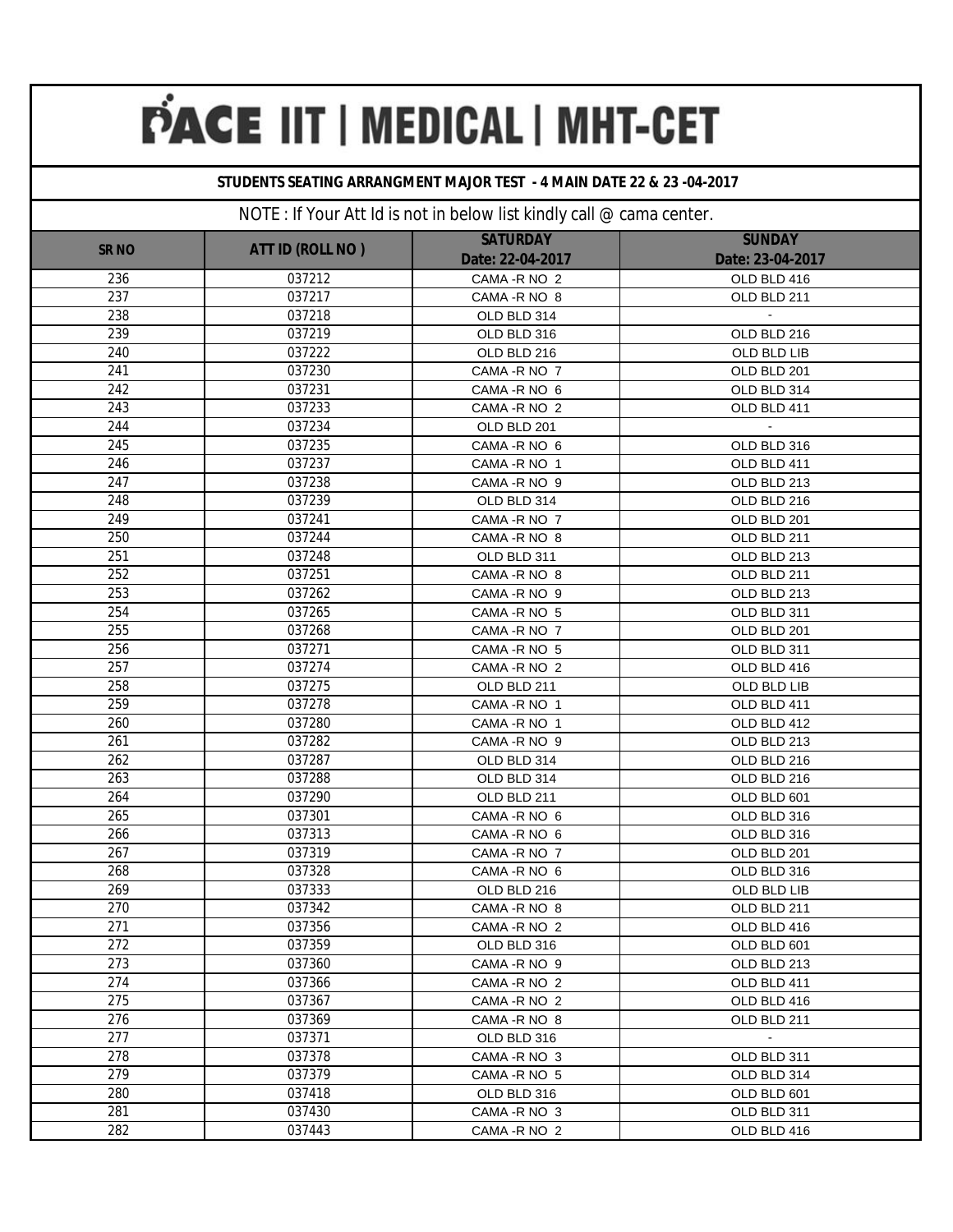### **STUDENTS SEATING ARRANGMENT MAJOR TEST - 4 MAIN DATE 22 & 23 -04-2017**

|                  |                  | <b>SATURDAY</b>  | <b>SUNDAY</b>    |
|------------------|------------------|------------------|------------------|
| <b>SR NO</b>     | ATT ID (ROLL NO) | Date: 22-04-2017 | Date: 23-04-2017 |
| 283              | 037444           | CAMA - R NO 8    | OLD BLD 211      |
| 284              | 037457           | CAMA - R NO 3    | OLD BLD 311      |
| 285              | 037500           | CAMA - R NO 1    | OLD BLD 411      |
| 286              | 037511           | CAMA - R NO 7    | OLD BLD 201      |
| 287              | 037512           | OLD BLD 211      |                  |
| 288              | 037518           | OLD BLD 216      | OLD BLD LIB      |
| 289              | 037520           | OLD BLD 216      | OLD BLD LIB      |
| $\overline{290}$ | 037521           | OLD BLD 201      | OLD BLD 317      |
| 291              | 037527           | CAMA - R NO 6    | OLD BLD 314      |
| 292              | 037533           | CAMA - R NO 2    | OLD BLD 416      |
| 293              | 037536           | CAMA - R NO 5    | OLD BLD 314      |
| 294              | 037595           | CAMA - R NO 5    | OLD BLD 311      |
| 295              | 037650           | CAMA - R NO 9    | OLD BLD 213      |
| 296              | 037739           | CAMA - R NO 3    | OLD BLD 416      |
| 297              | 037820           | OLD BLD 311      | OLD BLD 213      |
| 298              | 037844           | CAMA - R NO 6    | OLD BLD 316      |
| 299              | 038015           | CAMA - R NO 2    | OLD BLD 411      |
| 300              | 038044           | OLD BLD 201      |                  |
| 301              | 038124           | CAMA - R NO 8    | OLD BLD 211      |
| 302              | 038136           | CAMA - R NO 6    | OLD BLD 316      |
| 303              | 038144           | OLD BLD 211      |                  |
| 304              | 038145           | OLD BLD 314      | OLD BLD 216      |
| 305              | 038146           | CAMA - R NO 7    | OLD BLD 201      |
| 306              | 038148           | OLD BLD 201      | OLD BLD LIB      |
| 307              | 038155           | CAMA - R NO 6    | OLD BLD 316      |
| 308              | 038193           | OLD BLD 314      | OLD BLD 216      |
| 309              | 038204           | CAMA - R NO 3    | OLD BLD 311      |
| 310              | 038230           | OLD BLD 314      | OLD BLD 216      |
| 311              | 038233           | OLD BLD 311      | OLD BLD 215      |
| 312              | 038238           | OLD BLD 316      | OLD BLD 601      |
| 313              | 038249           | CAMA - R NO 2    | OLD BLD 411      |
| 314              | 038250           | OLD BLD 311      | OLD BLD 215      |
| 315              | 038258           | CAMA - R NO 3    | OLD BLD 311      |
| 316              | 038259           | CAMA - R NO 6    | OLD BLD 316      |
| 317              | 038261           | CAMA - R NO 6    | OLD BLD 316      |
| 318              | 038265           | OLD BLD 311      | OLD BLD 213      |
| 319              | 038266           | CAMA - R NO 5    | OLD BLD 314      |
| 320              | 038277           | CAMA - R NO 3    | OLD BLD 311      |
| 321              | 038279           | OLD BLD 311      | OLD BLD 213      |
| 322              | 038282           | CAMA - R NO 2    | OLD BLD 416      |
| 323              | 038290           | OLD BLD 314      | $\sim$           |
| 324              | 038292           | OLD BLD 211      | OLD BLD 601      |
| 325              | 038294           | OLD BLD 311      | OLD BLD 215      |
| 326              | 038299           | OLD BLD 216      | $\sim$           |
| 327              | 038317           | CAMA - R NO 2    | OLD BLD 411      |
| 328              | 038326           | CAMA - R NO 6    | OLD BLD 316      |
| 329              | 038340           | CAMA - R NO 7    | OLD BLD 316      |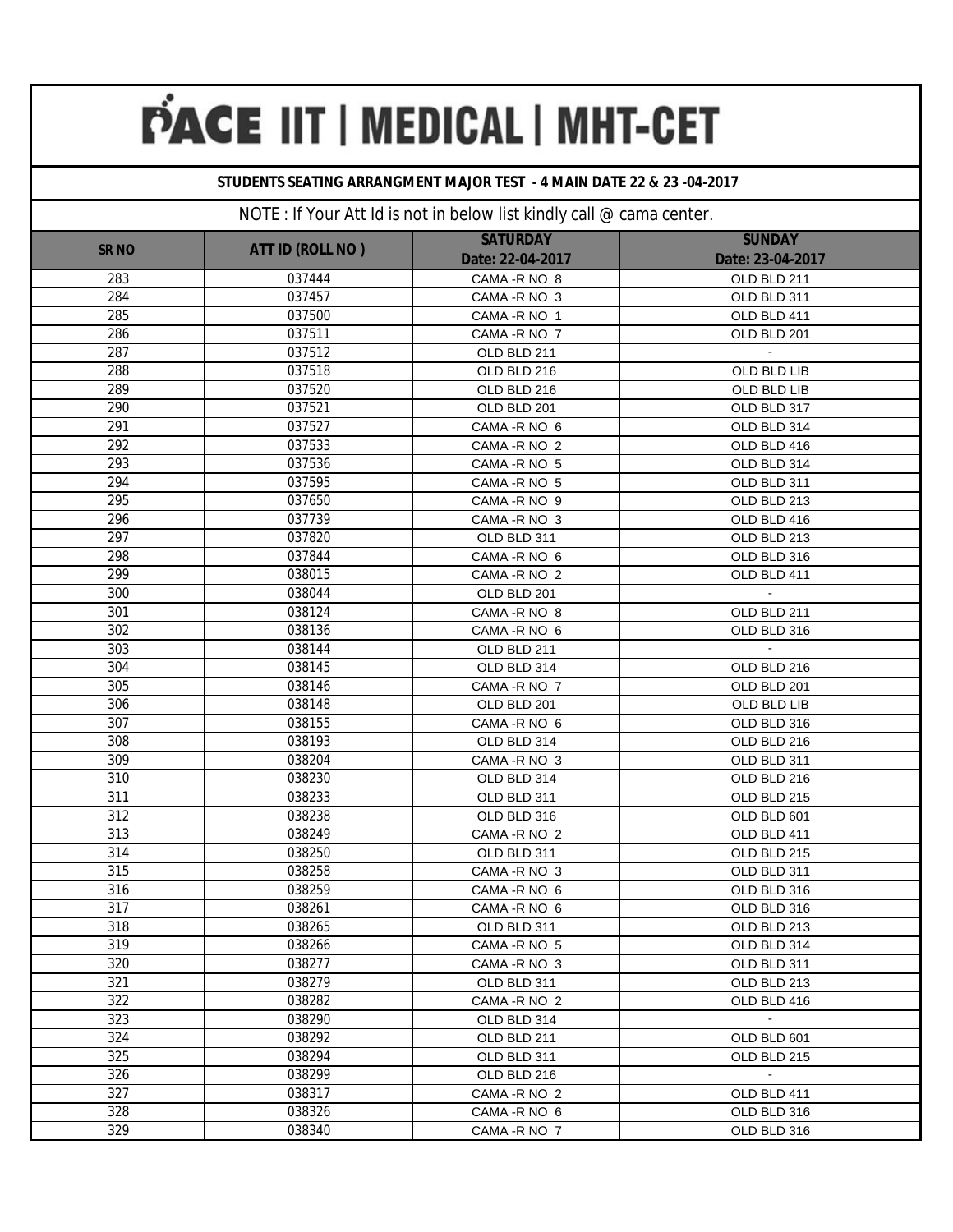### **STUDENTS SEATING ARRANGMENT MAJOR TEST - 4 MAIN DATE 22 & 23 -04-2017**

|              |                  |                                     | <b>SUNDAY</b>               |
|--------------|------------------|-------------------------------------|-----------------------------|
| <b>SR NO</b> | ATT ID (ROLL NO) | <b>SATURDAY</b><br>Date: 22-04-2017 | Date: 23-04-2017            |
| 330          | 038346           | CAMA - R NO 2                       | OLD BLD 416                 |
| 331          | 038347           | OLD BLD 316                         |                             |
| 332          | 038376           | OLD BLD 314                         | OLD BLD 216                 |
| 333          | 038377           | CAMA - R NO 7                       | OLD BLD 316                 |
| 334          | 038385           | CAMA - R NO 2                       | OLD BLD 416                 |
| 335          | 038390           | OLD BLD 201                         | OLD BLD LIB                 |
| 336          | 038392           | CAMA - R NO 8                       | OLD BLD 211                 |
| 337          | 038393           | OLD BLD 211                         | OLD BLD 601                 |
| 338          | 038396           | CAMA - R NO 8                       | OLD BLD 211                 |
| 339          | 038397           | CAMA - R NO 2                       | OLD BLD 416                 |
| 340          | 038409           | CAMA - R NO 1                       | OLD BLD 411                 |
| 341          | 038420           | CAMA - R NO 5                       | OLD BLD 314                 |
| 342          | 038423           | CAMA - R NO 5                       | OLD BLD 314                 |
| 343          | 038429           | CAMA - R NO 8                       | OLD BLD 211                 |
| 344          | 038442           | OLD BLD 311                         | OLD BLD 215                 |
| 345          | 038473           | CAMA - R NO 7                       | OLD BLD 316                 |
| 346          | 038484           | CAMA - R NO 5                       | OLD BLD 314                 |
| 347          | 038488           | OLD BLD 314                         | OLD BLD 216                 |
| 348          | 038497           | CAMA - R NO 3                       | OLD BLD 311                 |
| 349          | 038500           | CAMA - R NO 6                       | OLD BLD 316                 |
| 350          | 038506           | CAMA - R NO 6                       | OLD BLD 314                 |
| 351          | 038513           | CAMA - R NO 6                       | OLD BLD 316                 |
| 352          | 038519           | CAMA - R NO 9                       | OLD BLD 213                 |
| 353          | 038521           | OLD BLD 316                         | OLD BLD 601                 |
| 354          | 038541           | CAMA - R NO 5                       | OLD BLD 314                 |
| 355          | 038544           | CAMA - R NO 8                       | OLD BLD 201                 |
| 356          | 038550           | CAMA - R NO 2                       | OLD BLD 416                 |
| 357          | 038553           | CAMA - R NO 9                       | OLD BLD 211                 |
| 358          | 038559           | CAMA - RNO 1                        | OLD BLD 412                 |
| 359          | 038560           | CAMA - R NO 1                       | OLD BLD 411                 |
| 360          | 038568           | CAMA - R NO 7                       | OLD BLD 316                 |
| 361          | 038574           | CAMA - R NO 7                       | OLD BLD 201                 |
| 362          | 038576           | CAMA - R NO 7                       | OLD BLD 201                 |
| 363          | 038581           | CAMA - R NO 8                       | OLD BLD 211                 |
| 364          | 038598           | CAMA - R NO 3                       | OLD BLD 311                 |
| 365          | 038603           | CAMA - R NO 9                       | OLD BLD 213                 |
| 366          | 038605           | CAMA - R NO 1                       | OLD BLD 411                 |
| 367          | 038609           | CAMA - R NO 5                       | OLD BLD 314                 |
| 368          | 038614           | CAMA - R NO 8                       | OLD BLD 211                 |
| 369          | 038615           | OLD BLD 311                         | $\mathcal{L}_{\mathcal{A}}$ |
| 370          | 038616           | CAMA - R NO 1                       | OLD BLD 411                 |
| 371          | 038619           | OLD BLD 211                         | OLD BLD 601                 |
| 372          | 038621           | CAMA - R NO 3                       | OLD BLD 311                 |
| 373          | 038623           | OLD BLD 311                         | OLD BLD 215                 |
| 374          | 038625           | OLD BLD 211                         | OLD BLD 601                 |
| 375          | 038626           | OLD BLD 314                         | $\blacksquare$              |
| 376          | 038627           | CAMA - R NO 7                       | OLD BLD 201                 |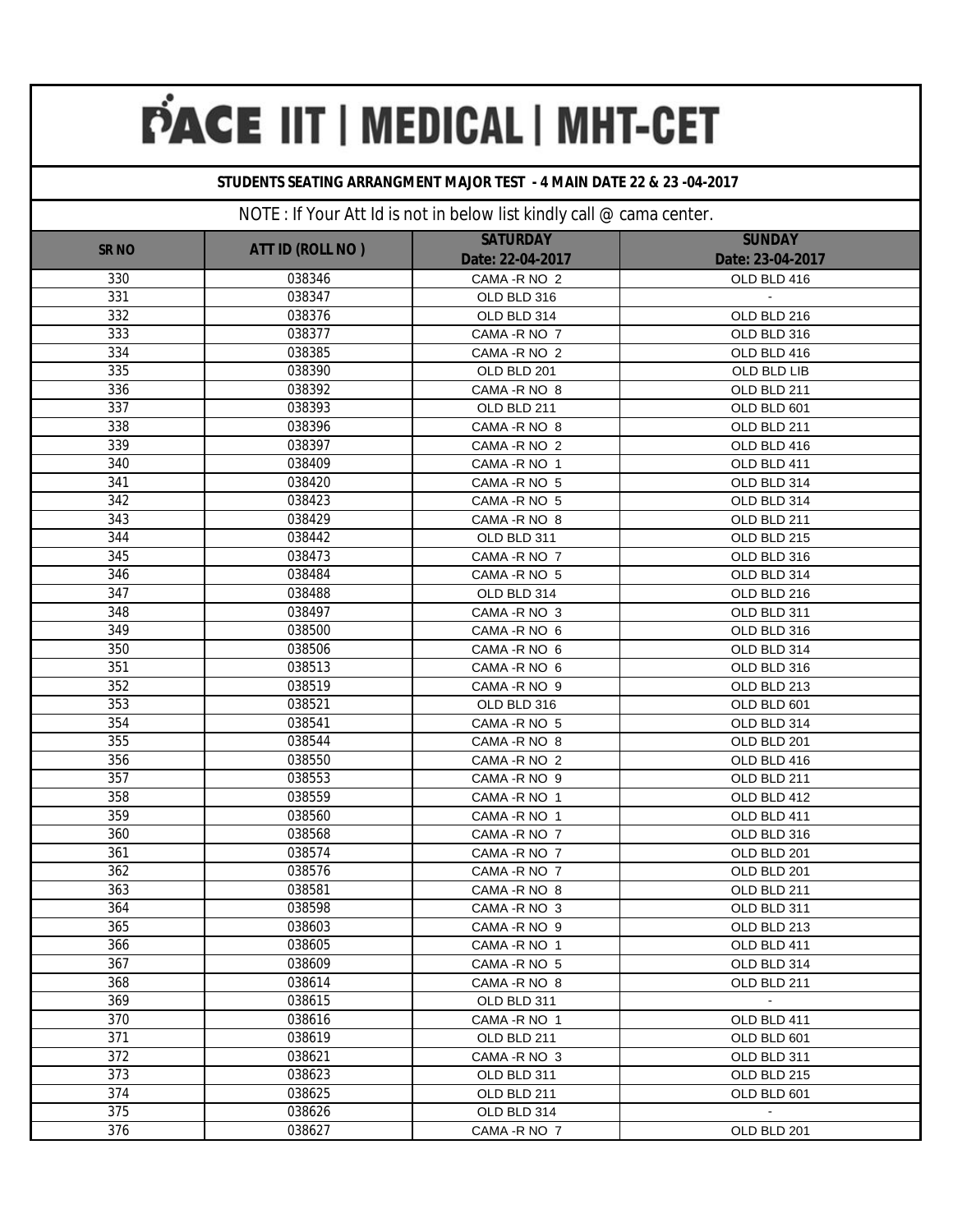#### **STUDENTS SEATING ARRANGMENT MAJOR TEST - 4 MAIN DATE 22 & 23 -04-2017**

|                  |                  | <b>SATURDAY</b>  | <b>SUNDAY</b>    |
|------------------|------------------|------------------|------------------|
| <b>SR NO</b>     | ATT ID (ROLL NO) | Date: 22-04-2017 | Date: 23-04-2017 |
| $\overline{3}77$ | 038629           | CAMA - R NO 7    | OLD BLD 201      |
| 378              | 038645           | OLD BLD 314      | OLD BLD 216      |
| 379              | 038649           | CAMA - R NO 8    | OLD BLD 211      |
| 380              | 038666           | CAMA - R NO 3    | OLD BLD 311      |
| 381              | 038679           | CAMA - R NO 9    | OLD BLD 213      |
| 382              | 038681           | OLD BLD 201      |                  |
| 383              | 038683           | OLD BLD 314      | OLD BLD 216      |
| 384              | 038685           | OLD BLD 211      |                  |
| 385              | 038686           | CAMA - R NO 8    | OLD BLD 211      |
| 386              | 038697           | OLD BLD 211      | OLD BLD 601      |
| 387              | 038729           | OLD BLD 216      |                  |
| 388              | 038739           | CAMA - R NO 3    | OLD BLD 311      |
| 389              | 038740           | CAMA - R NO 2    | OLD BLD 411      |
| 390              | 038789           | OLD BLD 216      |                  |
| 391              | 038795           | CAMA - R NO 2    | OLD BLD 416      |
| 392              | 038850           | OLD BLD 216      |                  |
| 393              | 038855           | OLD BLD 216      | OLD BLD LIB      |
| 394              | 038858           | OLD BLD 314      | $\mathbf{u}$     |
| 395              | 038865           | CAMA - R NO 8    | OLD BLD 211      |
| 396              | 038898           | OLD BLD 201      | OLD BLD 317      |
| 397              | 038941           | CAMA - R NO 6    | OLD BLD 314      |
| 398              | 039009           | OLD BLD 216      | OLD BLD LIB      |
| 399              | 039094           | CAMA - R NO 2    | OLD BLD 411      |
| 400              | 039103           | OLD BLD 314      | $\sim$           |
| 401              | 039117           | CAMA -R NO 9     | OLD BLD 213      |
| 402              | 039167           | CAMA - R NO 8    | OLD BLD 211      |
| 403              | 039189           | OLD BLD 201      | OLD BLD 317      |
| 404              | 039195           | CAMA -R NO 9     | OLD BLD 213      |
| 405              | 039196           | OLD BLD 316      | OLD BLD 601      |
| 406              | 039218           | OLD BLD 314      | OLD BLD 216      |
| 407              | 039220           | CAMA - R NO 8    | OLD BLD 211      |
| 408              | 039234           | OLD BLD 311      | OLD BLD 215      |
| 409              | 039237           | CAMA - R NO 7    | OLD BLD 316      |
| 410              | 039250           | OLD BLD 216      | OLD BLD LIB      |
| 411              | 039265           | CAMA - R NO 6    | OLD BLD 314      |
| 412              | 039274           | CAMA-R NO 1      | OLD BLD 411      |
| 413              | 039286           | OLD BLD 311      | OLD BLD 213      |
| 414              | 039301           | CAMA - R NO 9    | OLD BLD 213      |
| 415              | 039325           | CAMA - R NO 8    | OLD BLD 211      |
| 416              | 039344           | OLD BLD 211      | OLD BLD 601      |
| 417              | 039391           | CAMA - R NO 8    | OLD BLD 211      |
| 418              | 039407           | CAMA - R NO 9    | OLD BLD 211      |
| 419              | 039547           | OLD BLD 201      | $\bullet$        |
| 420              | 039601           | CAMA - R NO 9    | OLD BLD 213      |
| 421              | 039603           | CAMA - R NO 3    | OLD BLD 311      |
| 422              | 039669           | OLD BLD 216      | OLD BLD LIB      |
| 423              | 039681           | CAMA - R NO 5    | OLD BLD 314      |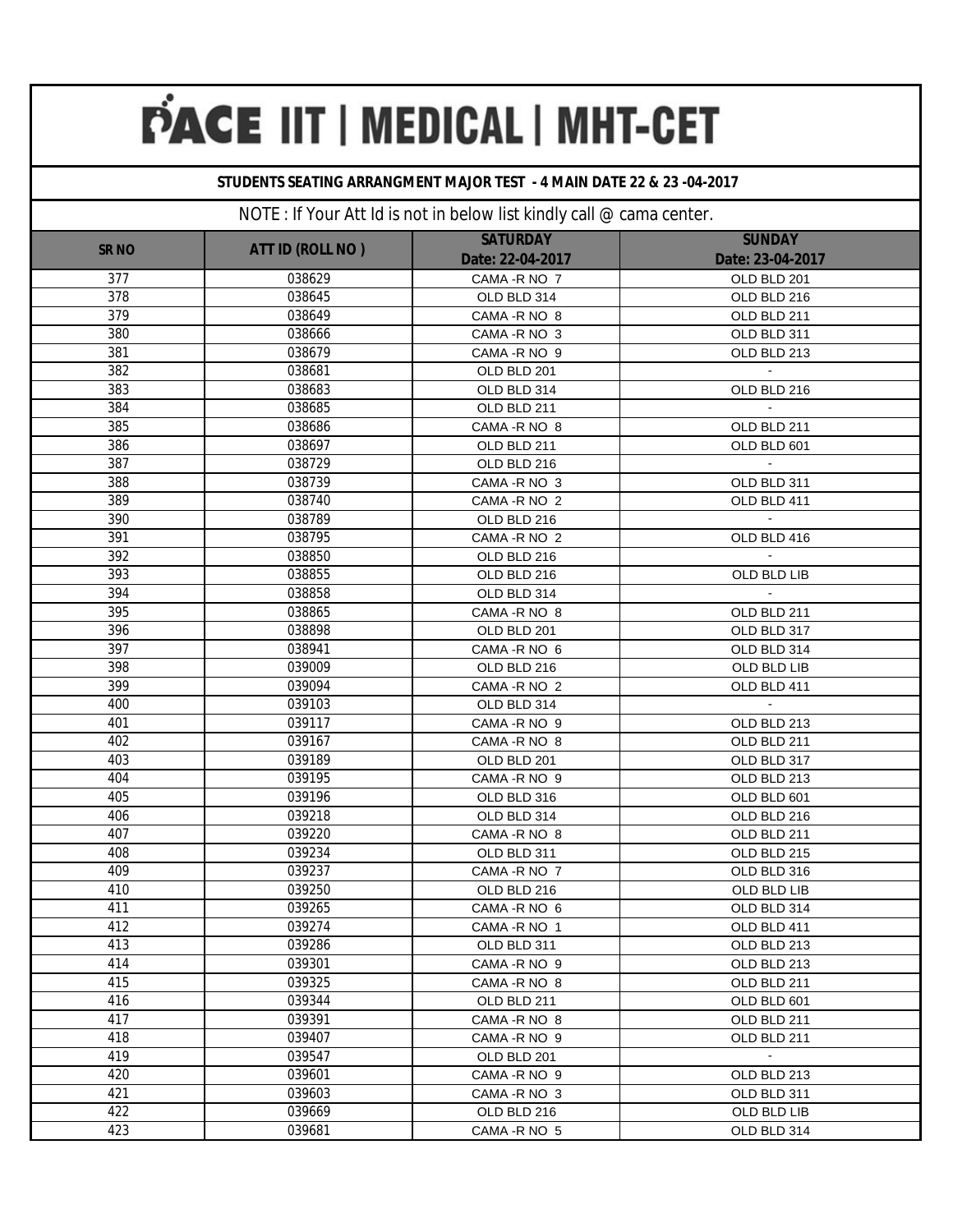### **STUDENTS SEATING ARRANGMENT MAJOR TEST - 4 MAIN DATE 22 & 23 -04-2017**

| <b>SR NO</b> | ATT ID (ROLL NO) | <b>SATURDAY</b><br>Date: 22-04-2017 | <b>SUNDAY</b><br>Date: 23-04-2017 |
|--------------|------------------|-------------------------------------|-----------------------------------|
| 424          | 039700           | CAMA - R NO 8                       | OLD BLD 211                       |
| 425          | 039755           | OLD BLD 314                         | OLD BLD 216                       |
| 426          | 039769           | OLD BLD 314                         |                                   |
| 427          | 039787           | OLD BLD 311                         | OLD BLD 213                       |
| 428          | 039797           | CAMA - R NO 9                       | OLD BLD 213                       |
| 429          | 039804           | CAMA - R NO 2                       | OLD BLD 416                       |
| 430          | 039828           | CAMA - R NO 6                       | OLD BLD 316                       |
| 431          | 039844           | CAMA - R NO 6                       | OLD BLD 314                       |
| 432          | 039859           | OLD BLD 311                         | OLD BLD 215                       |
| 433          | 039865           | CAMA-R NO 9                         | OLD BLD 211                       |
| 434          | 039910           | OLD BLD 314                         |                                   |
| 435          | 039965           | CAMA - R NO 7                       | OLD BLD 201                       |
| 436          | 039976           | CAMA - R NO 5                       | OLD BLD 314                       |
| 437          | 040023           | CAMA - R NO 7                       | OLD BLD 316                       |
| 438          | 040027           | OLD BLD 311                         | OLD BLD 213                       |
| 439          | 040043           | CAMA - R NO 5                       | OLD BLD 314                       |
| 440          | 040052           | CAMA - R NO 9                       | OLD BLD 213                       |
| 441          | 040068           | OLD BLD 216                         |                                   |
| 442          | 040077           | CAMA -R NO 9                        |                                   |
| 443          | 040089           | CAMA - R NO 6                       | OLD BLD 314                       |
| 444          | 040097           | CAMA - R NO 8                       | OLD BLD 211                       |
| 445          | 040099           | OLD BLD 316                         | OLD BLD 601                       |
| 446          | 040108           | OLD BLD 316                         | OLD BLD 601                       |
| 447          | 040123           | CAMA - R NO 5                       | OLD BLD 314                       |
| 448          | 040130           | OLD BLD 314                         | OLD BLD 215                       |
| 449          | 040137           | CAMA - R NO 7                       |                                   |
| 450          | 040140           | CAMA - R NO 6                       | $\mathbf{r}$                      |
| 451          | 040141           | CAMA - R NO 6                       | OLD BLD 316                       |
| 452          | 040143           | CAMA - R NO 7                       | OLD BLD 316                       |
| 453          | 040149           | CAMA - R NO 3                       | OLD BLD 311                       |
| 454          | 040150           | OLD BLD 211                         | OLD BLD LIB                       |
| 455          | 040186           | OLD BLD 314                         |                                   |
| 456          | 040192           | CAMA - R NO 7                       | OLD BLD 201                       |
| 457          | 040200           | OLD BLD 211                         |                                   |
| 458          | 040204           | CAMA - R NO 8                       | OLD BLD 211                       |
| 459          | 040212           | CAMA - R NO 2                       | OLD BLD 416<br>$\blacksquare$     |
| 460<br>461   | 040238<br>040244 | OLD BLD 216                         |                                   |
| 462          | 040262           | CAMA - R NO 8<br>CAMA -R NO 7       | OLD BLD 201<br>OLD BLD 316        |
| 463          | 040268           | OLD BLD 316                         | $\sim$                            |
| 464          | 040275           | CAMA - R NO 9                       | $\mathbf{r}$                      |
| 465          | 040283           | CAMA - R NO 2                       | OLD BLD 416                       |
| 466          | 040340           | CAMA - R NO 7                       | OLD BLD 316                       |
| 467          | 040346           | OLD BLD 211                         | $\sim$                            |
| 468          | 040347           | CAMA - R NO 9                       | OLD BLD 211                       |
| 469          | 040356           | OLD BLD 216                         | OLD BLD LIB                       |
| 470          | 040359           | OLD BLD 311                         | $\blacksquare$                    |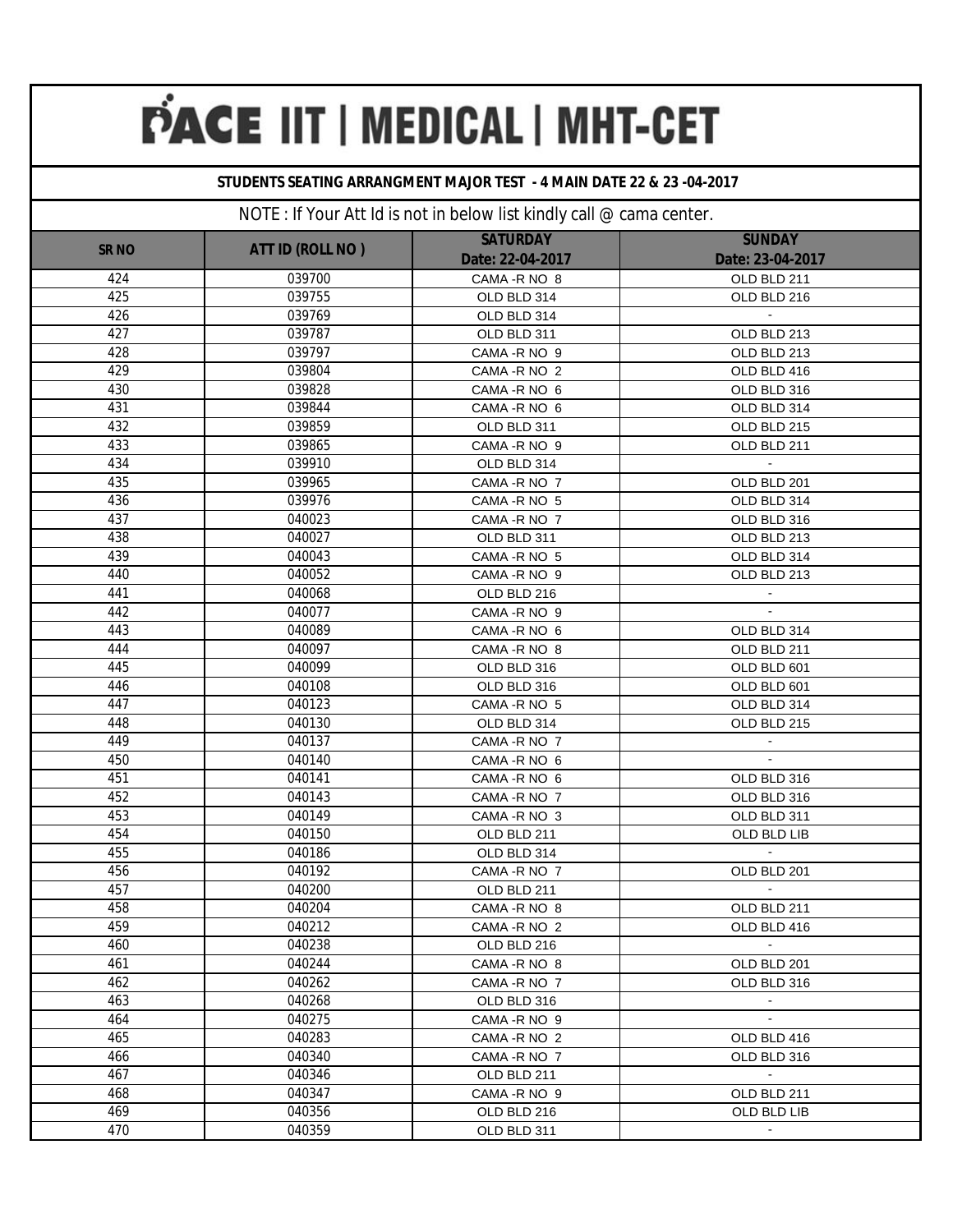### **STUDENTS SEATING ARRANGMENT MAJOR TEST - 4 MAIN DATE 22 & 23 -04-2017**

| <b>SR NO</b> | ATT ID (ROLL NO) | <b>SATURDAY</b>  | <b>SUNDAY</b>    |
|--------------|------------------|------------------|------------------|
|              |                  | Date: 22-04-2017 | Date: 23-04-2017 |
| 471          | 040361           | CAMA - R NO 5    | OLD BLD 314      |
| 472          | 040363           | CAMA - R NO 9    | OLD BLD 213      |
| 473          | 040377           | OLD BLD 211      |                  |
| 474          | 040379           | OLD BLD 201      | OLD BLD LIB      |
| 475          | 040390           | OLD BLD 316      |                  |
| 476          | 040391           | CAMA - R NO 5    | OLD BLD 314      |
| 477          | 040405           | OLD BLD 314      |                  |
| 478          | 040407           | OLD BLD 216      | OLD BLD LIB      |
| 479          | 040420           | CAMA - R NO 9    |                  |
| 480          | 040427           | CAMA - R NO 7    | OLD BLD 316      |
| 481          | 040440           | OLD BLD 216      | OLD BLD LIB      |
| 482          | 040441           | OLD BLD 311      | OLD BLD 215      |
| 483          | 040447           | CAMA - R NO 3    | OLD BLD 311      |
| 484          | 040448           | OLD BLD 211      | OLD BLD 601      |
| 485          | 040453           | OLD BLD 316      | OLD BLD 601      |
| 486          | 040454           | CAMA - R NO 7    | OLD BLD 201      |
| 487          | 040461           | CAMA - R NO 6    | OLD BLD 314      |
| 488          | 040469           | OLD BLD 216      | OLD BLD LIB      |
| 489          | 040479           | CAMA - R NO 5    | OLD BLD 314      |
| 490          | 040498           | CAMA - R NO 2    | OLD BLD 416      |
| 491          | 040499           | CAMA - R NO 7    | OLD BLD 316      |
| 492          | 040573           | CAMA - R NO 5    | OLD BLD 314      |
| 493          | 040587           | OLD BLD 314      | OLD BLD 216      |
| 494          | 040589           | CAMA - R NO 3    | OLD BLD 311      |
| 495          | 040605           | OLD BLD 216      | $\omega$         |
| 496          | 040640           | CAMA - R NO 7    | OLD BLD 201      |
| 497          | 040643           | OLD BLD 316      | OLD BLD 601      |
| 498          | 040678           | CAMA -R NO 6     | OLD BLD 316      |
| 499          | 040682           | CAMA -R NO 7     | OLD BLD 201      |
| 500          | 040685           | OLD BLD 216      | OLD BLD LIB      |
| 501          | 040689           | CAMA -R NO 6     | OLD BLD 316      |
| 502          | 040700           | OLD BLD 316      | OLD BLD 216      |
| 503          | 040703           | CAMA - R NO 2    | OLD BLD 411      |
| 504          | 040706           | OLD BLD 201      |                  |
| 505          | 040713           | CAMA - R NO 8    | OLD BLD 201      |
| 506          | 040728           | OLD BLD 314      | OLD BLD 216      |
| 507          | 040737           | CAMA - R NO 5    | OLD BLD 314      |
| 508          | 040739           | CAMA - R NO 6    | OLD BLD 314      |
| 509          | 040745           | CAMA - R NO 7    | OLD BLD 201      |
| 510          | 040762           | OLD BLD 314      | OLD BLD 215      |
| 511          | 040766           | OLD BLD 314      | OLD BLD 216      |
| 512          | 040782           | CAMA - R NO 7    | OLD BLD 201      |
| 513          | 040787           | OLD BLD 314      | OLD BLD 216      |
| 514          | 040801           | OLD BLD 216      | OLD BLD LIB      |
| 515          | 040814           | CAMA - R NO 6    | OLD BLD 316      |
| 516          | 040815           | CAMA - R NO 9    | $\blacksquare$   |
| 517          | 040827           | CAMA - R NO 9    | $\blacksquare$   |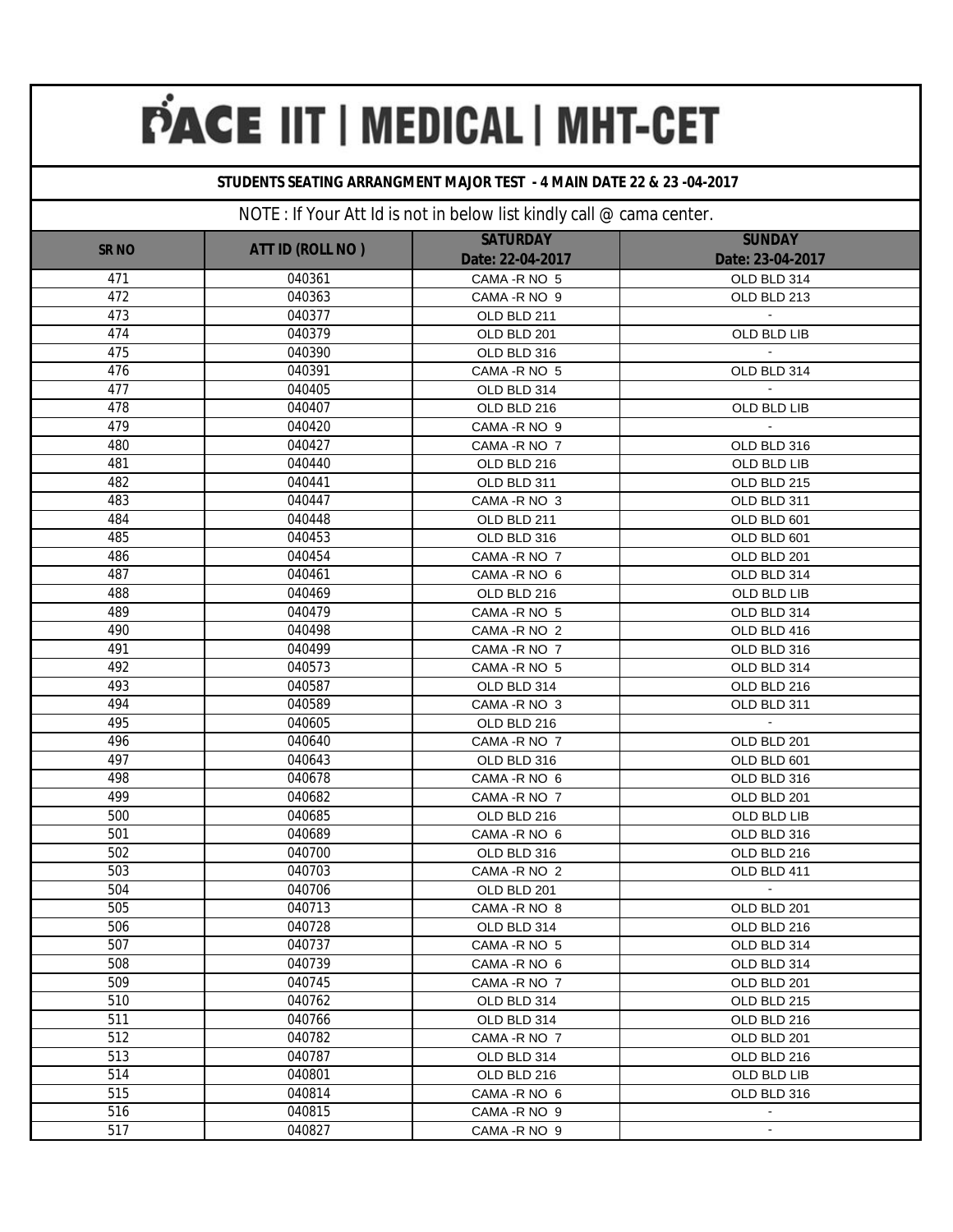### **STUDENTS SEATING ARRANGMENT MAJOR TEST - 4 MAIN DATE 22 & 23 -04-2017**

| <b>SUNDAY</b><br><b>SATURDAY</b><br><b>ATT ID (ROLL NO)</b><br><b>SR NO</b><br>Date: 23-04-2017<br>Date: 22-04-2017<br>518<br>040829<br>OLD BLD 316<br>519<br>040832<br>CAMA - R NO 2<br>OLD BLD 416<br>520<br>040837<br>OLD BLD 216<br>OLD BLD LIB<br>521<br>040846<br>OLD BLD 311<br>OLD BLD 213 |  |
|----------------------------------------------------------------------------------------------------------------------------------------------------------------------------------------------------------------------------------------------------------------------------------------------------|--|
|                                                                                                                                                                                                                                                                                                    |  |
|                                                                                                                                                                                                                                                                                                    |  |
|                                                                                                                                                                                                                                                                                                    |  |
|                                                                                                                                                                                                                                                                                                    |  |
|                                                                                                                                                                                                                                                                                                    |  |
| 522<br>040851<br>CAMA - R NO 3<br>OLD BLD 311                                                                                                                                                                                                                                                      |  |
| 523<br>040869<br>OLD BLD 215<br>OLD BLD 314                                                                                                                                                                                                                                                        |  |
| 524<br>040871<br>CAMA - R NO 9                                                                                                                                                                                                                                                                     |  |
| 525<br>040878<br>OLD BLD 316<br>OLD BLD 601                                                                                                                                                                                                                                                        |  |
| 526<br>040898<br>OLD BLD 211<br>OLD BLD LIB                                                                                                                                                                                                                                                        |  |
| 527<br>040900<br>CAMA - R NO 6<br>OLD BLD 316                                                                                                                                                                                                                                                      |  |
| 528<br>040908<br>OLD BLD LIB<br>OLD BLD 201                                                                                                                                                                                                                                                        |  |
| 529<br>040916<br>OLD BLD 215<br>OLD BLD 314                                                                                                                                                                                                                                                        |  |
| 530<br>040917<br>CAMA - R NO 2<br>OLD BLD 416                                                                                                                                                                                                                                                      |  |
| 531<br>040939<br>OLD BLD 211<br>CAMA - R NO 8                                                                                                                                                                                                                                                      |  |
| 532<br>040971<br>CAMA - R NO 6                                                                                                                                                                                                                                                                     |  |
| 533<br>040992<br>OLD BLD 311                                                                                                                                                                                                                                                                       |  |
| 534<br>041077<br>OLD BLD 314<br>OLD BLD 216                                                                                                                                                                                                                                                        |  |
| 535<br>041097<br>CAMA - R NO 9<br>OLD BLD 213                                                                                                                                                                                                                                                      |  |
| 536<br>041098<br>CAMA - R NO 8<br>OLD BLD 211                                                                                                                                                                                                                                                      |  |
| 537<br>041100<br>CAMA - R NO 2<br>OLD BLD 416                                                                                                                                                                                                                                                      |  |
| 538<br>$\sim$<br>041104<br>OLD BLD 316                                                                                                                                                                                                                                                             |  |
| 539<br>041111<br>OLD BLD 601<br>OLD BLD 316                                                                                                                                                                                                                                                        |  |
| 540<br>041112<br>OLD BLD 316                                                                                                                                                                                                                                                                       |  |
| 541<br>041114<br>OLD BLD 316<br>CAMA - R NO 7                                                                                                                                                                                                                                                      |  |
| 542<br>041120<br>OLD BLD 411<br>CAMA - R NO 1                                                                                                                                                                                                                                                      |  |
| 543<br>041125<br>$\mathbf{r}$<br>OLD BLD 311                                                                                                                                                                                                                                                       |  |
| 544<br>041126<br>OLD BLD 314<br>CAMA - R NO 6                                                                                                                                                                                                                                                      |  |
| 545<br>041133<br>OLD BLD LIB<br>OLD BLD 216                                                                                                                                                                                                                                                        |  |
| 546<br>041141<br>$\mathbf{r}$<br>OLD BLD 311                                                                                                                                                                                                                                                       |  |
| 547<br>041169<br>CAMA - R NO 7<br>OLD BLD 201                                                                                                                                                                                                                                                      |  |
| 548<br>041197<br>OLD BLD LIB<br>OLD BLD 211                                                                                                                                                                                                                                                        |  |
| 549<br>$\mathbf{r}$<br>041209<br>OLD BLD 314                                                                                                                                                                                                                                                       |  |
| 550<br>041217<br>OLD BLD 311<br>OLD BLD 215                                                                                                                                                                                                                                                        |  |
| 551<br>041219<br>CAMA - R NO 2<br>OLD BLD 416                                                                                                                                                                                                                                                      |  |
| 552<br>041262<br>CAMA - R NO 8<br>$\blacksquare$                                                                                                                                                                                                                                                   |  |
| 553<br>041266<br>OLD BLD 316<br>OLD BLD 601                                                                                                                                                                                                                                                        |  |
| 554<br>041272<br>OLD BLD 311<br>OLD BLD 213                                                                                                                                                                                                                                                        |  |
| 555<br>041284<br>CAMA - R NO 5<br>OLD BLD 314                                                                                                                                                                                                                                                      |  |
| 556<br>041297<br>$\sim$<br>CAMA - R NO 8                                                                                                                                                                                                                                                           |  |
| 557<br>041341<br>CAMA - R NO 3<br>OLD BLD 311                                                                                                                                                                                                                                                      |  |
| 558<br>041351<br>OLD BLD 216<br>OLD BLD LIB                                                                                                                                                                                                                                                        |  |
| 559<br>041352<br>CAMA - R NO 3<br>OLD BLD 311                                                                                                                                                                                                                                                      |  |
| 560<br>041359<br>CAMA - R NO 6<br>OLD BLD 316                                                                                                                                                                                                                                                      |  |
| $\sim$<br>561<br>041372<br>OLD BLD 216                                                                                                                                                                                                                                                             |  |
| 562<br>041373<br>CAMA - R NO 5<br>OLD BLD 314                                                                                                                                                                                                                                                      |  |
| 563<br>041376<br>OLD BLD 213<br>CAMA - R NO 9                                                                                                                                                                                                                                                      |  |
| 564<br>041377<br>CAMA - R NO 5<br>OLD BLD 311                                                                                                                                                                                                                                                      |  |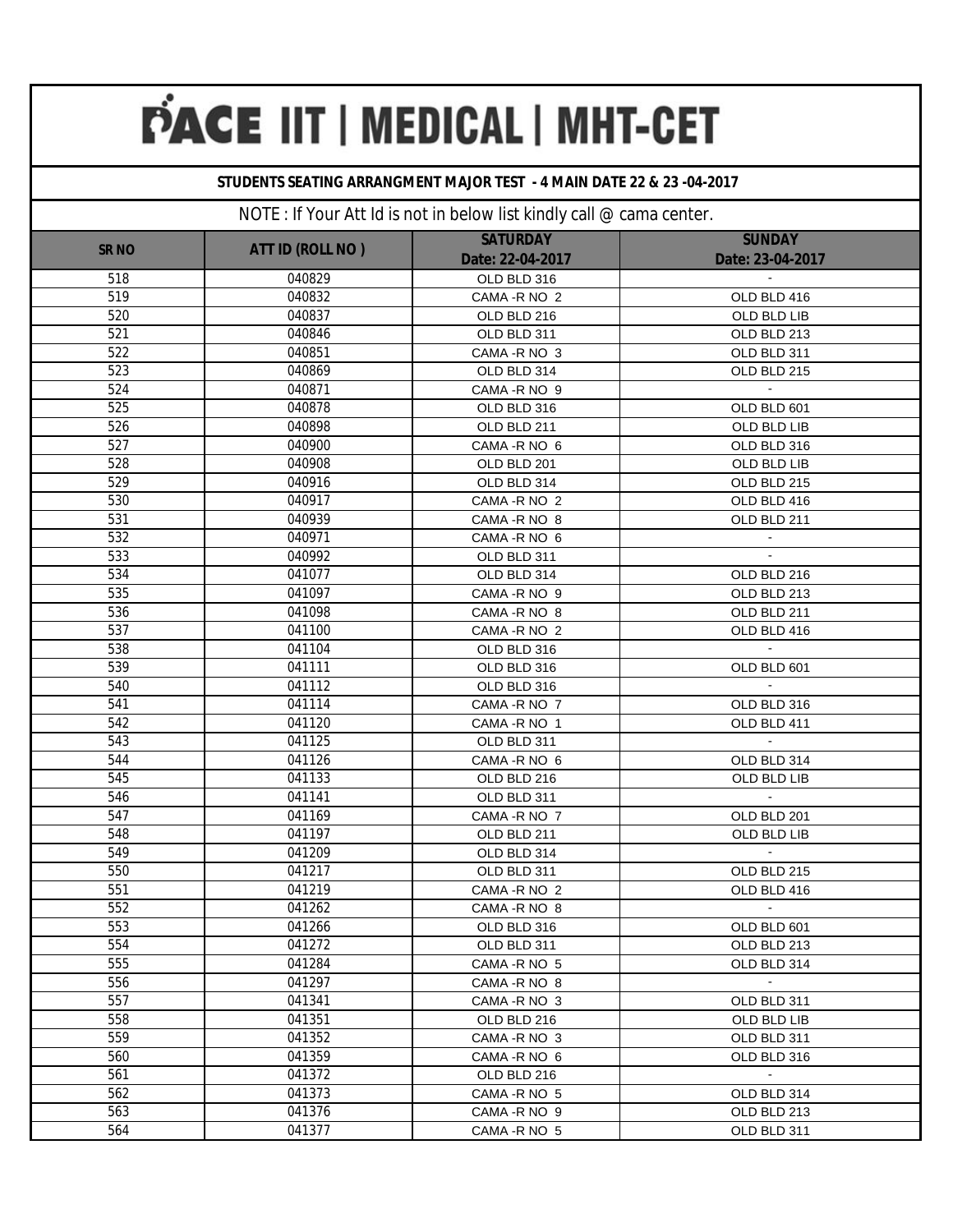### **STUDENTS SEATING ARRANGMENT MAJOR TEST - 4 MAIN DATE 22 & 23 -04-2017**

| <b>SUNDAY</b> |                  |                                     |                  |  |
|---------------|------------------|-------------------------------------|------------------|--|
| <b>SR NO</b>  | ATT ID (ROLL NO) | <b>SATURDAY</b><br>Date: 22-04-2017 | Date: 23-04-2017 |  |
| 565           | 041384           | OLD BLD 316                         | OLD BLD 216      |  |
| 566           | 041401           | CAMA - R NO 6                       | OLD BLD 314      |  |
| 567           | 041402           | OLD BLD 201                         | OLD BLD LIB      |  |
| 568           | 041441           | OLD BLD 216                         | OLD BLD LIB      |  |
| 569           | 041445           | OLD BLD 311                         | OLD BLD 215      |  |
| 570           | 041462           | CAMA - R NO 9                       | OLD BLD 213      |  |
| 571           | 041463           | CAMA - R NO 9                       | OLD BLD 213      |  |
| 572           | 041465           | CAMA - R NO 9                       | OLD BLD 213      |  |
| 573           | 041485           | CAMA - R NO 9                       | OLD BLD 213      |  |
| 574           | 041488           | OLD BLD 311                         | OLD BLD 215      |  |
| 575           | 041490           | OLD BLD 314                         | OLD BLD 215      |  |
| 576           | 041493           | CAMA - R NO 3                       | OLD BLD 416      |  |
| 577           | 041499           | OLD BLD 216                         | OLD BLD LIB      |  |
| 578           | 041500           | CAMA - R NO 6                       | OLD BLD 314      |  |
| 579           | 041501           | CAMA - R NO 6                       | OLD BLD 316      |  |
| 580           | 041502           | OLD BLD 211                         |                  |  |
| 581           | 041507           | CAMA - R NO 3                       | OLD BLD 311      |  |
| 582           | 041510           | OLD BLD 314                         | OLD BLD 216      |  |
| 583           | 041530           | CAMA - R NO 8                       | OLD BLD 201      |  |
| 584           | 041530           | CAMA-R NO 8                         | OLD BLD 201      |  |
| 585           | 041532           | OLD BLD 311                         |                  |  |
| 586           | 041535           | OLD BLD 311                         |                  |  |
| 587           | 041537           | OLD BLD 316                         | OLD BLD 216      |  |
| 588           | 041540           | OLD BLD 211                         | OLD BLD LIB      |  |
| 589           | 041545           | CAMA -R NO 8                        | OLD BLD 211      |  |
| 590           | 041547           | CAMA - R NO 6                       |                  |  |
| 591           | 041550           | CAMA - R NO 5                       | OLD BLD 314      |  |
| 592           | 041554           | CAMA - R NO 9                       | OLD BLD 213      |  |
| 593           | 041559           | CAMA - R NO 6                       | OLD BLD 314      |  |
| 594           | 041574           | CAMA - R NO 8                       | OLD BLD 211      |  |
| 595           | 041578           | CAMA - R NO 8                       | OLD BLD 211      |  |
| 596           | 041579           | CAMA - R NO 2                       | OLD BLD 416      |  |
| 597           | 041585           | OLD BLD 211                         | OLD BLD 601      |  |
| 598           | 041589           | CAMA - R NO 2                       | OLD BLD 416      |  |
| 599           | 041590           | CAMA - R NO 9                       | OLD BLD 213      |  |
| 600           | 041605           | CAMA-R NO 8                         | OLD BLD 211      |  |
| 601           | 041614           | OLD BLD 211                         | OLD BLD 601      |  |
| 602           | 041642           | CAMA - R NO 2                       | OLD BLD 416      |  |
| 603           | 041644           | OLD BLD 314                         | $\mathcal{L}$    |  |
| 604           | 041645           | OLD BLD 201                         | OLD BLD 317      |  |
| 605           | 041653           | OLD BLD 311                         | OLD BLD 215      |  |
| 606           | 041654           | OLD BLD 211                         | OLD BLD 601      |  |
| 607           | 041668           | CAMA - R NO 9                       | OLD BLD 213      |  |
| 608           | 041692           | OLD BLD 211                         | OLD BLD 601      |  |
| 609           | 041754           | OLD BLD 311                         | $\blacksquare$   |  |
| 610           | 041767           | OLD BLD 211                         | OLD BLD 601      |  |
| 611           | 041774           | CAMA - R NO 5                       | OLD BLD 314      |  |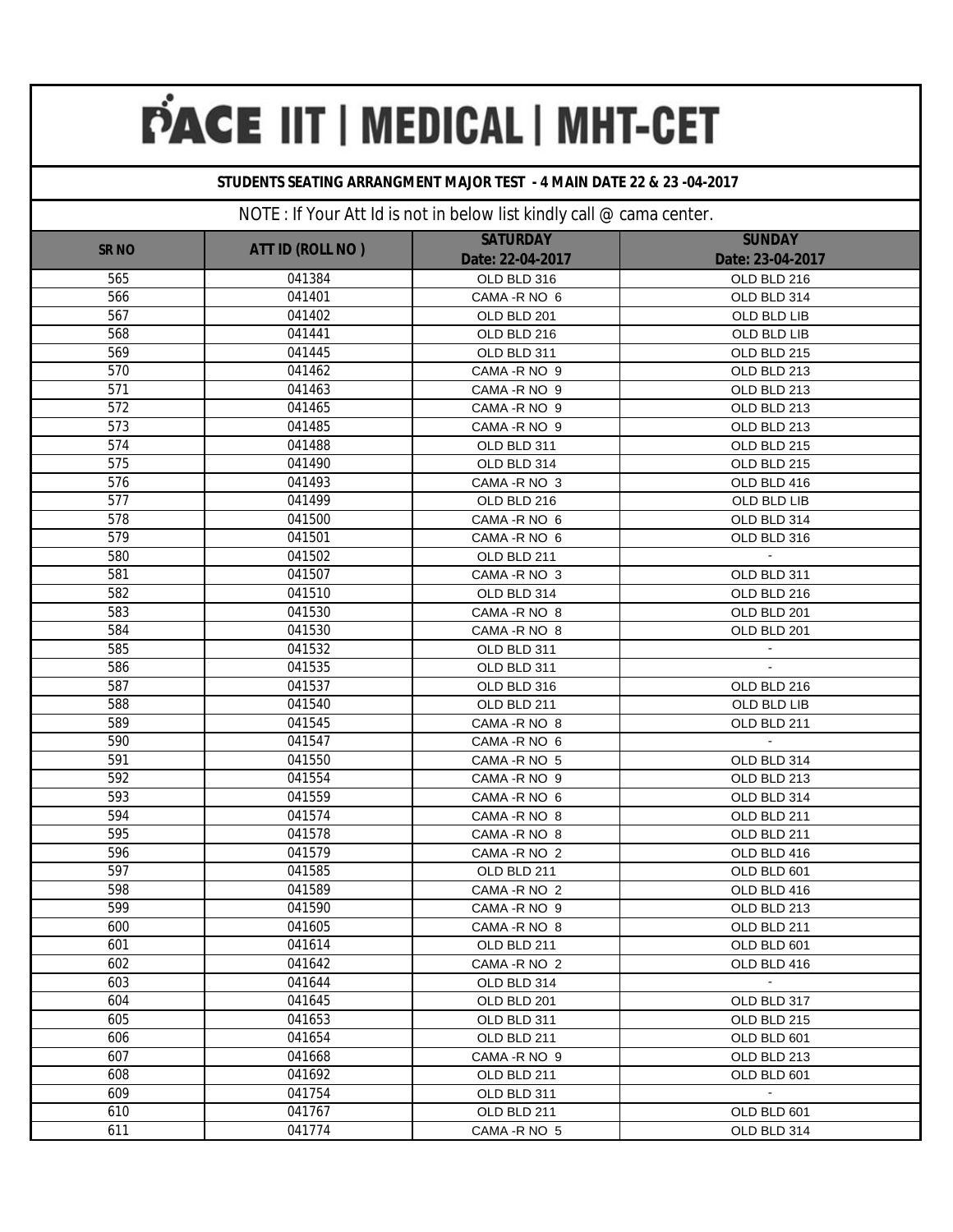### **STUDENTS SEATING ARRANGMENT MAJOR TEST - 4 MAIN DATE 22 & 23 -04-2017**

| <b>SR NO</b> | ATT ID (ROLL NO) | <b>SATURDAY</b><br>Date: 22-04-2017 | <b>SUNDAY</b><br>Date: 23-04-2017 |
|--------------|------------------|-------------------------------------|-----------------------------------|
| 612          | 041775           | OLD BLD 314                         |                                   |
| 613          | 041787           | OLD BLD 211                         | OLD BLD 601                       |
| 614          | 041790           | OLD BLD 316                         | OLD BLD 216                       |
| 615          | 041791           | OLD BLD 216                         |                                   |
| 616          | 041793           | OLD BLD 211                         |                                   |
| 617          | 041804           | CAMA - R NO 8                       | OLD BLD 201                       |
| 618          | 041845           | OLD BLD 314                         |                                   |
| 619          | 041855           | OLD BLD 216                         |                                   |
| 620          | 041902           | CAMA - R NO 9                       |                                   |
| 621          | 041968           | CAMA - R NO 8                       | OLD BLD 211                       |
| 622          | 041999           | CAMA - R NO 1                       | OLD BLD 411                       |
| 623          | 042087           | OLD BLD 311                         | OLD BLD 213                       |
| 624          | 042108           | CAMA - R NO 8                       | OLD BLD 211                       |
| 625          | 042113           | OLD BLD 314                         |                                   |
| 626          | 042117           | OLD BLD 211                         | OLD BLD 601                       |
| 627          | 042194           | OLD BLD 311                         | OLD BLD 213                       |
| 628          | 042204           | OLD BLD 211                         |                                   |
| 629          | 042215           | CAMA - R NO 6                       | OLD BLD 314                       |
| 630          | 042218           | OLD BLD 216                         | OLD BLD LIB                       |
| 631          | 042219           | OLD BLD 216                         | OLD BLD LIB                       |
| 632          | 042233           | OLD BLD 211                         | OLD BLD LIB                       |
| 633          | 042235           | CAMA - R NO 2                       | OLD BLD 416                       |
| 634          | 042262           | CAMA - R NO 8                       | OLD BLD 211                       |
| 635          | 042425           | CAMA - R NO 1                       | OLD BLD 411                       |
| 636          | 042438           | OLD BLD 311                         | OLD BLD 213                       |
| 637          | 042486           | CAMA - R NO 3                       | OLD BLD 311                       |
| 638          | 042913           | OLD BLD 316                         | OLD BLD 601                       |
| 639          | 043322           | OLD BLD 316                         | OLD BLD 601                       |
| 640          | 043437           | OLD BLD 316                         | OLD BLD 216                       |
| 641          | 043532           | OLD BLD 211                         |                                   |
| 642          | 043615           | CAMA - R NO 8                       | OLD BLD 211                       |
| 643          | 043656           | OLD BLD 311                         | OLD BLD 215                       |
| 644          | 043757           | OLD BLD 201                         | OLD BLD 317                       |
| 645          | 043759           | OLD BLD 314                         | OLD BLD 215                       |
| 646          | 043768           | CAMA - R NO 6                       | OLD BLD 316                       |
| 647          | 043784           | OLD BLD 216                         | OLD BLD LIB                       |
| 648          | 043831           | OLD BLD 211                         | $\omega$                          |
| 649          | 043834           | OLD BLD 211                         | OLD BLD 601                       |
| 650          | 043837           | CAMA - R NO 2                       | OLD BLD 416                       |
| 651          | 043846           | OLD BLD 316                         | $\sim$                            |
| 652          | 043851           | OLD BLD 211                         | OLD BLD 601                       |
| 653          | 043852           | OLD BLD 216                         | $\sim$                            |
| 654          | 043857           | CAMA - R NO 6                       | OLD BLD 316                       |
| 655          | 043859           | CAMA - R NO 8                       | OLD BLD 211                       |
| 656          | 043861           | OLD BLD 316                         | $\blacksquare$                    |
| 657          | 043873           | OLD BLD 201                         | $\blacksquare$                    |
| 658          | 043884           | CAMA - R NO 7                       | OLD BLD 201                       |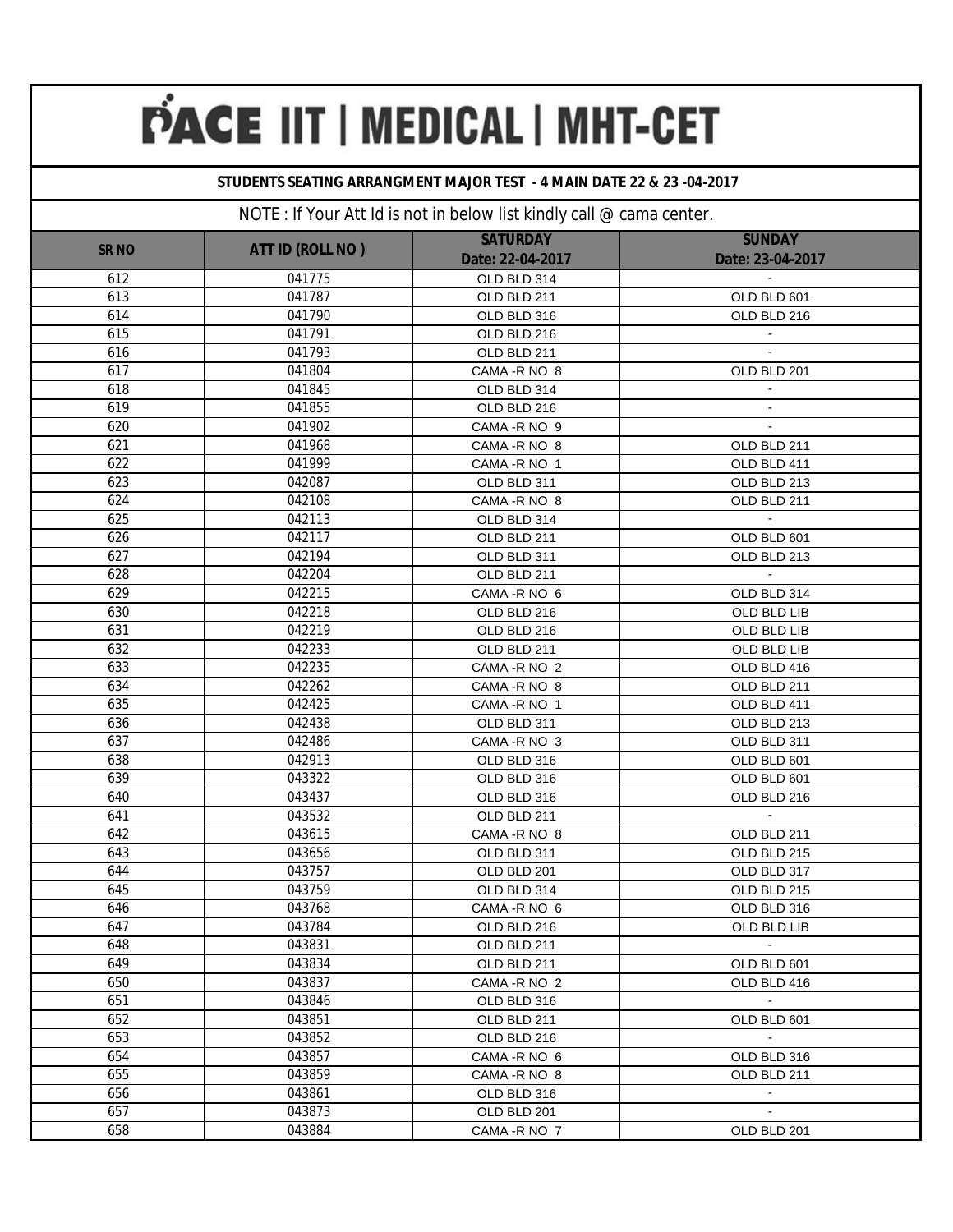### **STUDENTS SEATING ARRANGMENT MAJOR TEST - 4 MAIN DATE 22 & 23 -04-2017**

| <b>SR NO</b> | ATT ID (ROLL NO) | <b>SATURDAY</b>  | <b>SUNDAY</b>    |
|--------------|------------------|------------------|------------------|
|              |                  | Date: 22-04-2017 | Date: 23-04-2017 |
| 659          | 043885           | OLD BLD 211      | OLD BLD 601      |
| 660          | 043886           | OLD BLD 316      |                  |
| 661          | 043888           | OLD BLD 211      |                  |
| 662          | 043921           | OLD BLD 311      | OLD BLD 213      |
| 663          | 043925           | OLD BLD 211      | OLD BLD 601      |
| 664          | 043935           | CAMA - R NO 7    | OLD BLD 316      |
| 665          | 043949           | OLD BLD 311      | OLD BLD 213      |
| 666          | 043981           | OLD BLD 201      | OLD BLD 317      |
| 667          | 043988           | OLD BLD 211      | $\mathbf{r}$     |
| 668          | 043998           | CAMA - R NO 5    | OLD BLD 314      |
| 669          | 043999           | CAMA - R NO 8    | OLD BLD 201      |
| 670          | 044000           | OLD BLD 216      |                  |
| 671          | 044012           | OLD BLD 316      | OLD BLD 216      |
| 672          | 044020           | OLD BLD 316      | OLD BLD 216      |
| 673          | 044023           | OLD BLD 311      |                  |
| 674          | 044046           | CAMA - R NO 6    | OLD BLD 316      |
| 675          | 044078           | OLD BLD 211      | OLD BLD LIB      |
| 676          | 044092           | OLD BLD 314      |                  |
| 677          | 044112           | OLD BLD 211      |                  |
| 678          | 044133           | CAMA - R NO 3    | OLD BLD 311      |
| 679          | 044146           | OLD BLD 316      |                  |
| 680          | 044148           | OLD BLD 314      | $\mathbf{r}$     |
| 681          | 044152           | OLD BLD 314      | OLD BLD 215      |
| 682          | 044155           | OLD BLD 311      | OLD BLD 215      |
| 683          | 044165           | OLD BLD 211      |                  |
| 684          | 044169           | OLD BLD 314      | OLD BLD 215      |
| 685          | 044183           | CAMA - R NO 7    | OLD BLD 201      |
| 686          | 044183           | CAMA - R NO 7    | OLD BLD 201      |
| 687          | 044193           | OLD BLD 316      | OLD BLD 601      |
| 688          | 044198           | OLD BLD 201      | OLD BLD 317      |
| 689          | 044201           | CAMA - R NO 9    | OLD BLD 213      |
| 690          | 044205           | CAMA - R NO 8    | OLD BLD 211      |
| 691          | 044205           | CAMA - R NO 8    | OLD BLD 211      |
| 692          | 044207           | OLD BLD 314      |                  |
| 693          | 044246           | OLD BLD 314      | OLD BLD 216      |
| 694          | 044278           | OLD BLD 211      |                  |
| 695          | 044280           | CAMA - R NO 5    | OLD BLD 314      |
| 696          | 044308           | OLD BLD 311      | OLD BLD 215      |
| 697          | 044343           | OLD BLD 216      | $\sim$           |
| 698          | 044351           | OLD BLD 216      | OLD BLD LIB      |
| 699          | 044363           | OLD BLD 314      | OLD BLD 216      |
| 700          | 044364           | OLD BLD 216      | $\sim$           |
| 701          | 044371           | OLD BLD 316      | OLD BLD 601      |
| 702          | 044393           | CAMA - R NO 9    | OLD BLD 213      |
| 703          | 044397           | OLD BLD 216      | $\sim$           |
| 704          | 044398           | OLD BLD 316      | $\blacksquare$   |
| 705          | 044424           | CAMA - R NO 8    | OLD BLD 211      |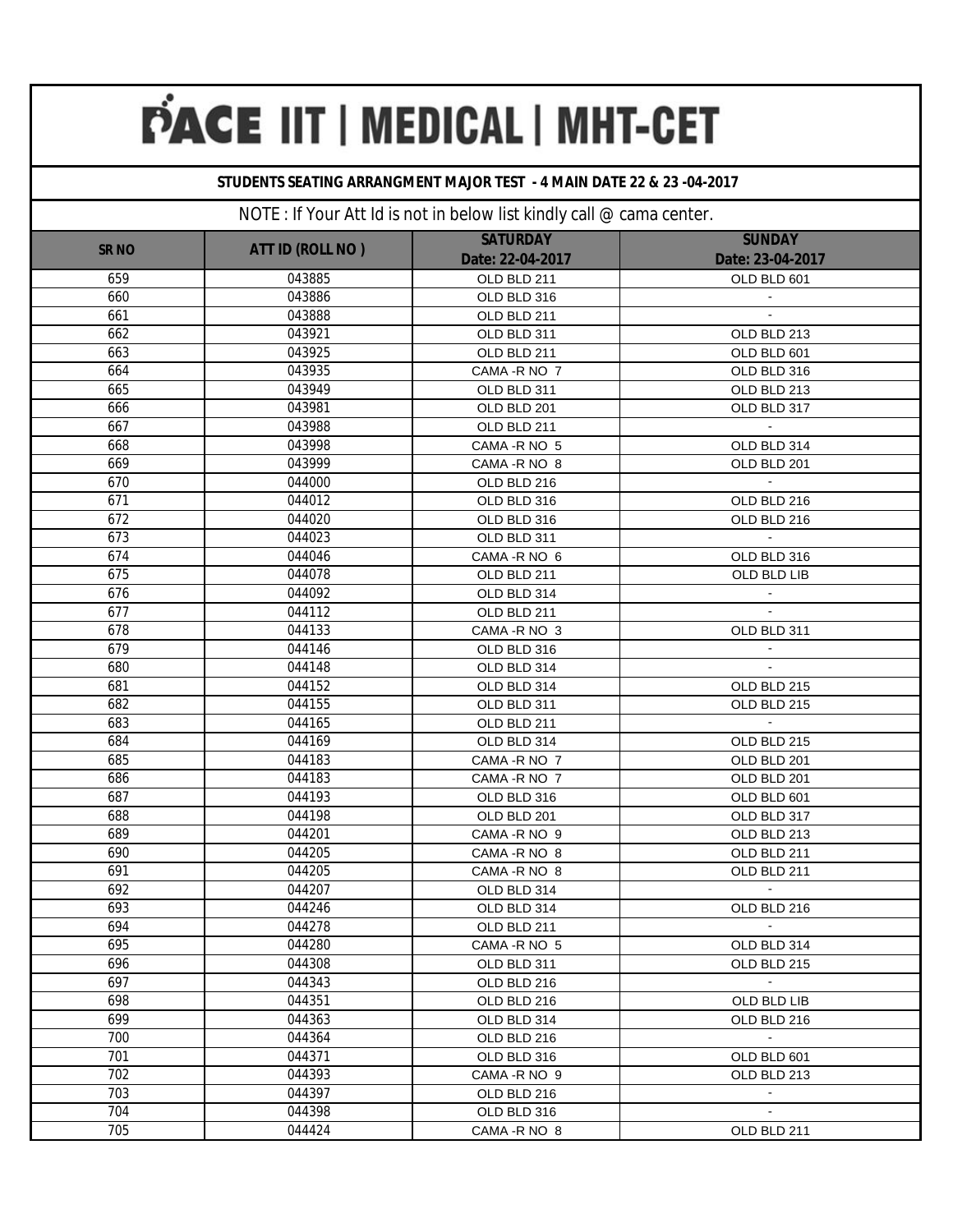### **STUDENTS SEATING ARRANGMENT MAJOR TEST - 4 MAIN DATE 22 & 23 -04-2017**

| <b>SR NO</b>     | ATT ID (ROLL NO) | <b>SATURDAY</b>                 | <b>SUNDAY</b>                   |
|------------------|------------------|---------------------------------|---------------------------------|
| 706              | 044442           | Date: 22-04-2017<br>OLD BLD 314 | Date: 23-04-2017<br>OLD BLD 215 |
| 707              | 044468           |                                 |                                 |
| 708              | 044558           | OLD BLD 311<br>OLD BLD 216      | OLD BLD LIB                     |
| 709              | 044582           | CAMA - R NO 9                   | OLD BLD 211                     |
| 710              | 044589           |                                 |                                 |
| 711              | 044596           | OLD BLD 316<br>OLD BLD 314      | OLD BLD 601<br>$\blacksquare$   |
| 712              | 044606           | CAMA - R NO 2                   | OLD BLD 416                     |
| 713              | 044622           | OLD BLD 311                     | OLD BLD 213                     |
| 714              | 044630           | OLD BLD 201                     | OLD BLD 317                     |
| 715              | 044939           | OLD BLD 201                     |                                 |
| 716              | 044988           | OLD BLD 201                     |                                 |
| 717              | 045006           | CAMA - R NO 9                   | OLD BLD 213                     |
| 718              | 045017           | OLD BLD 316                     |                                 |
| 719              | 045025           | CAMA - R NO 9                   |                                 |
| 720              | 045031           | OLD BLD 201                     | OLD BLD 317                     |
| 721              | 045137           | CAMA - R NO 9                   |                                 |
| 722              | 045141           | CAMA - R NO 9                   | OLD BLD 213                     |
| 723              | 045142           | OLD BLD 216                     | OLD BLD LIB                     |
| 724              | 045163           | CAMA - R NO 1                   | OLD BLD 412                     |
| $\overline{725}$ | 045182           | OLD BLD 216                     | OLD BLD LIB                     |
| $\overline{726}$ | 045207           | OLD BLD 211                     | OLD BLD 601                     |
| 727              | 045210           | OLD BLD 201                     | OLD BLD 317                     |
| 728              | 045216           | OLD BLD 201                     | OLD BLD 317                     |
| 729              | 045227           | OLD BLD 311                     | OLD BLD 213                     |
| 730              | 045230           | OLD BLD 201                     | OLD BLD 317                     |
| 731              | 045271           | OLD BLD 201                     | OLD BLD 317                     |
| 732              | 045281           | OLD BLD 316                     | OLD BLD 601                     |
| 733              | 045288           | OLD BLD 314                     | OLD BLD 216                     |
| 734              | 045310           | OLD BLD 314                     | OLD BLD 216                     |
| 735              | 045346           | OLD BLD 201                     | $\mathbf{r}$                    |
| 736              | 045437           | OLD BLD 201                     | OLD BLD 317                     |
| 737              | 045456           | OLD BLD 201                     | OLD BLD 317                     |
| 738              | 045468           | OLD BLD 211                     | OLD BLD 601                     |
| 739              | 045482           | OLD BLD 201                     | $\blacksquare$                  |
| 740              | 045497           | OLD BLD 311                     | OLD BLD 213                     |
| 741              | 045570           | OLD BLD 201                     | $\sim$                          |
| 742              | 045688           | OLD BLD 211                     | OLD BLD 601                     |
| 743              | 045706           | OLD BLD 314                     | OLD BLD 216                     |
| 744              | 045744           | OLD BLD 216                     | OLD BLD LIB                     |
| 745              | 045778           | OLD BLD 201                     | $\sim$                          |
| 746              | 045794           | OLD BLD 201                     | $\blacksquare$                  |
| 747              | 046086           | OLD BLD 201                     | OLD BLD 317                     |
| 748              | 046102           | OLD BLD 201                     | OLD BLD 317                     |
| 749              | 046112           | OLD BLD 314                     | OLD BLD 215                     |
| 750              | 046144           | OLD BLD 201                     | $\bullet$                       |
| 751              | 046149           | OLD BLD 201                     | OLD BLD 317                     |
| 752              | 046202           | OLD BLD 201                     |                                 |
|                  |                  |                                 |                                 |